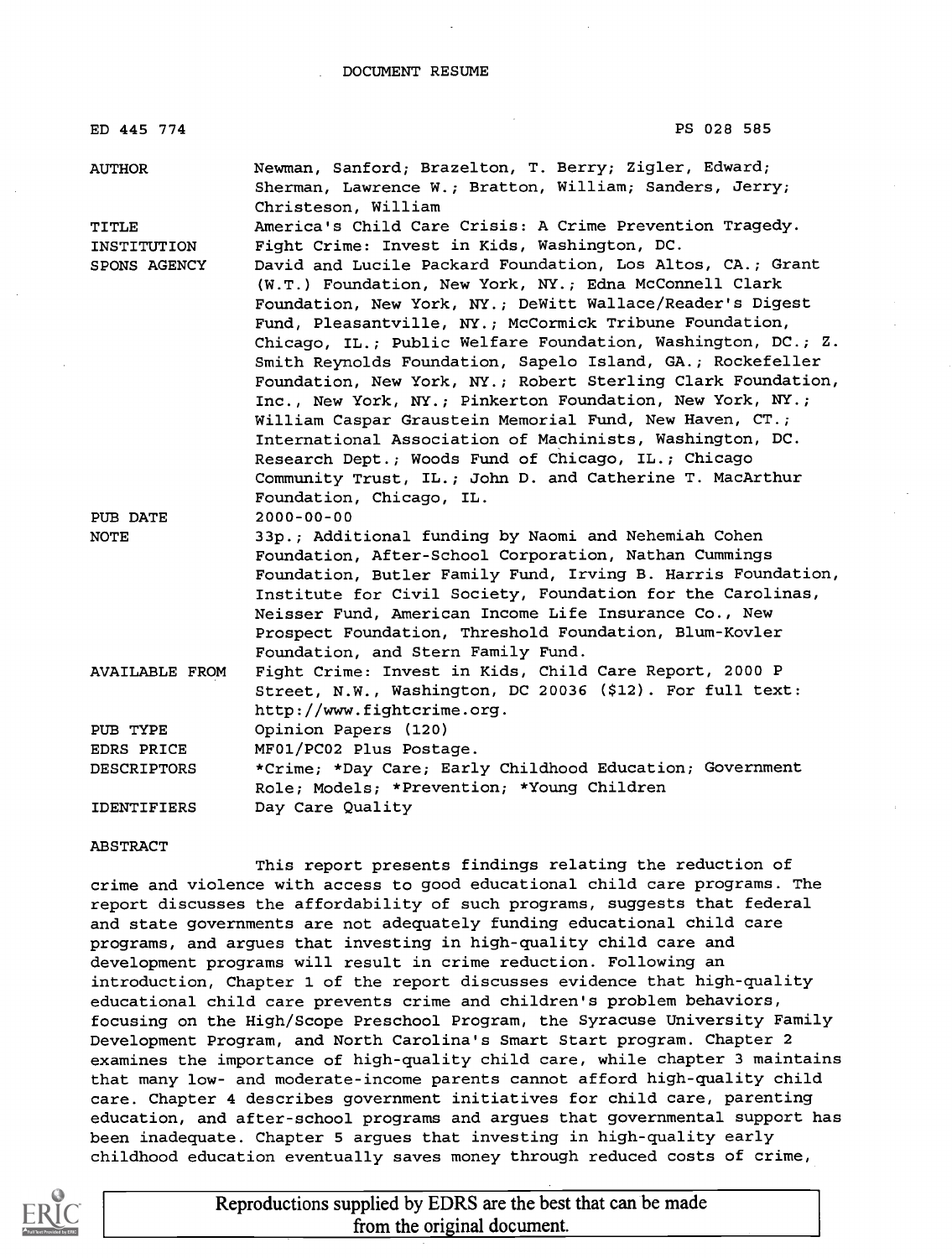welfare, and remedial education and in added revenues from taxes paid when preschoolers become adult workers. Chapter 6 presents a call for action by child development experts and law enforcement officials to increase federal and state funding of educational child care programs. Contains 88 endnotes. (KB)



Reproductions supplied by EDRS are the best that can be made from the original document.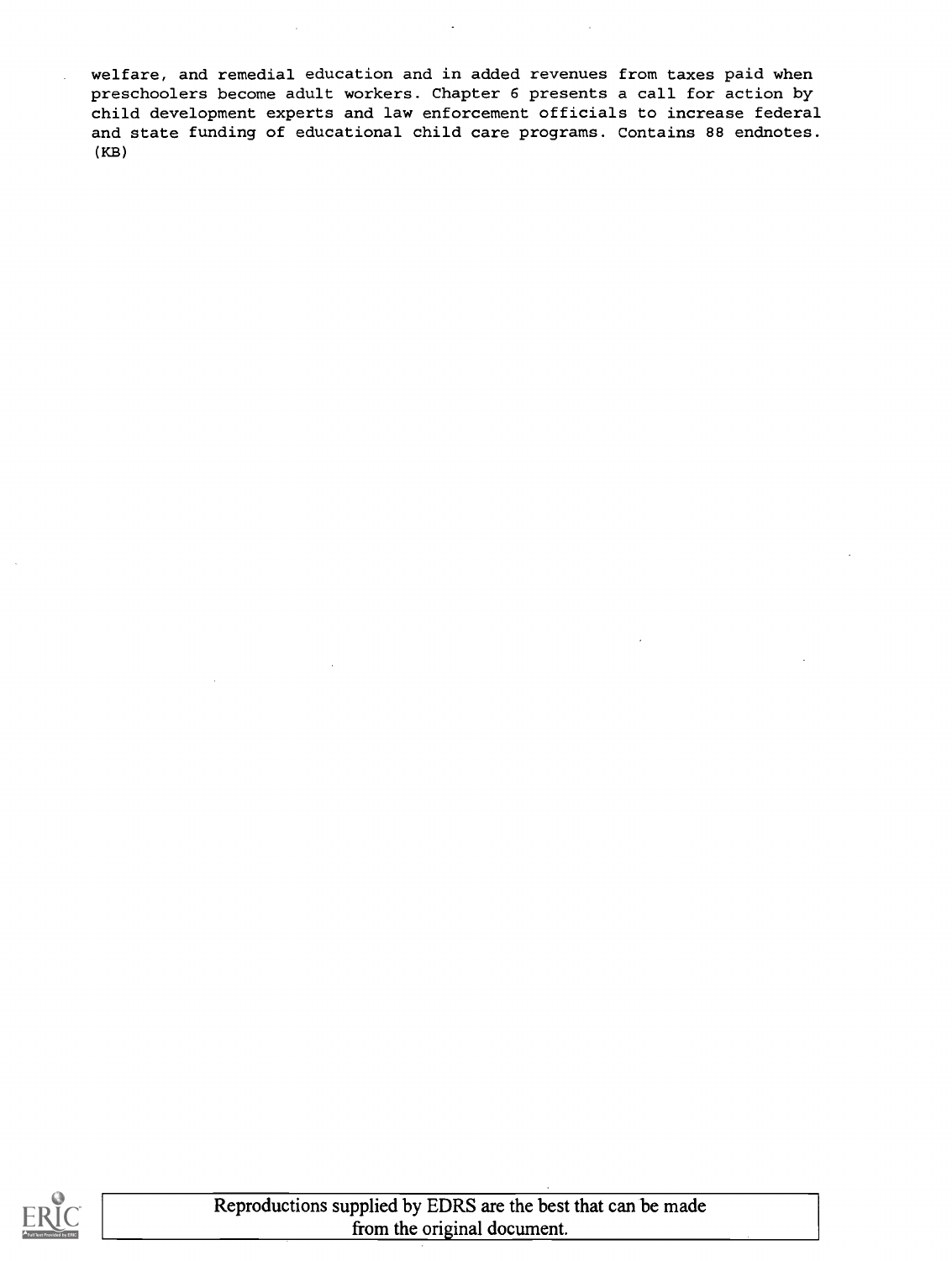ED 445 774

U.S. DEPARTMENT OF EDUCATION Office of Educational Research and Improvement EDUCATIONAL RESOURCES INFORMATION CENTER (ERIC) **Q** This document has been reproduced as<br> **C**received from the person or organization<br>
originating it. Minor changes have been made to improve reproduction quality. Points of view or opinions stated in this document do not necessarily represent official OERI position or policy. America's Child Care Crisis:  $\parallel$  $\operatorname{\mathbb{C}{\it r}}$ ime Prevention Tragedy  $\|\hspace{-.9cm}\|$ A Report From |FIGHT (GRIME: INVEST IN KIDS || িয় Sanford Newman, J.D. President, Fight Crimes Invest in Kids T. Eeny Brazdlon, M.D. Professor ARoatiloo Harvard Medical School Edward Zig ler Ph.D. Sterling Professor Psychology Vcib Mitcuav Lawrence W. Sherman, Ph.D. Creanfield Professor of Human Relations, University of Pennsylvania  $\infty$   $\parallel$   $\sim$   $\sim$   $\sim$ William Bratton Former Police Commissioner, New York City cricuov Sanders Former Chief of Police, San Diego  $\alpha$   $\mathbb{C}$   $\mathbb{C}$   $\mathbb{C}$   $\mathbb{C}$ PERMISSION TO REPRODUCE AND William Christeson, M.H.S.<br>Research Director, Fight Crime: Invest in Kits DISSEMINATE THIS MATERIAL HAS BEEN GRANTED BY Hilda Valdez TO THE EDUCATIONAL RESOURCES INFORMATION CENTER (ERIC)1.

 $\boldsymbol{2}$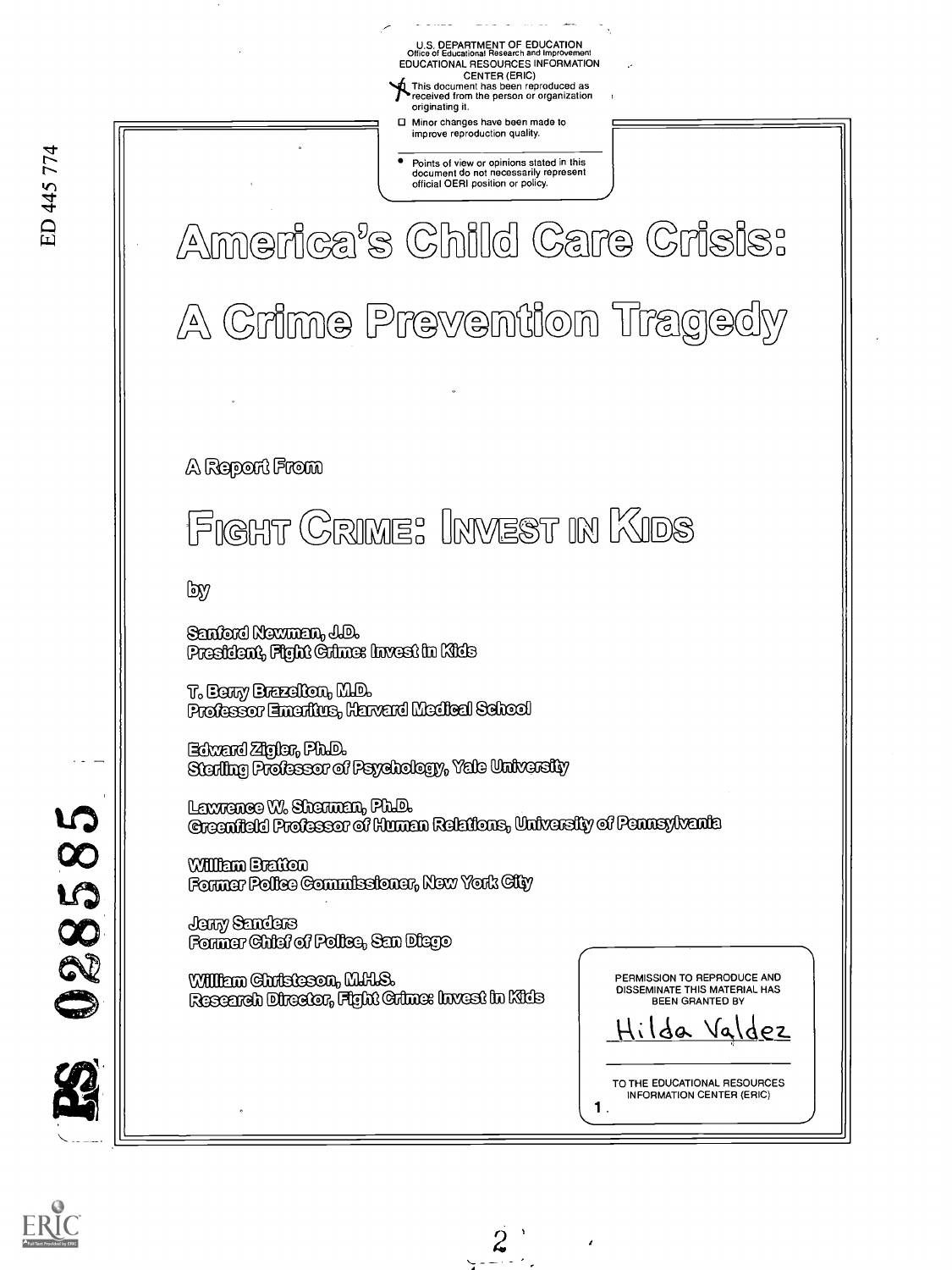Copyright © 2000, Fight Crime: Invest In Kids, Washington, DC

#### Acknowledgments

This report is made possible by support from the David and Lucile Packard, William T. Grant and John D. and Catherine T. MacArthur Foundations. FIGHT CRIME: INVEST IN KIDS appreciates their major grants and those of all of our supporters.

#### MAJOR SOURCES OF FUNDS

David and Lucile Packard Foundation  $\bullet$  William T. Grant Foundation  $\bullet$  John D. and Catherine T. MacArthur Foundation  $\bullet$  Edna McConnell Clark Foundation  $\bullet$ DeWitt Wallace Reader's Digest Fund • Robert McCormick Tribune Foundation • Public Welfare Foundation • Z. Smith Reynolds Foundation • Naomi and Nehemiah Cohen Foundation • After-School Corporation • Rockefeller Family Fund • Robert Sterling Clark Foundation • Nathan Cummings Foundation • Butler Family Fund • Irving B. Harris Foundation • Institute for Civil Society • Foundation for the Carolinas  $\bullet$  Pinkerton Foundation  $\bullet$  Neisser Fund  $\bullet$  American Income Life Insurance Co. • New Prospect Foundation • William C. Graustein Memorial Fund • International Association of Machinists and Aerospace Workers • Woods Fund of Chicago • Threshold Foundation • Blum-Kovler Foundation • Chicago Community Trust • Stern Family Fund

> Sanford A. Newman President  $\overline{-}$  Fight Crime: Invest in Kids

This report is available free of charge on the FIGHT CRIME: INVEST IN KIDS web site http://www.fightcrime.org

To order printed copies, send \$12 to FIGHT CRIME: INVEST IN KIDS, Child Care Report, 2000 P Street N.W., Washington, D.C. 20036. To arrange rates for bulk orders, e-mail reports@fightcrime.org.

Readers interested in being kept up to date on crime prevention research and policy developments may subscribe to the Fight Crime Listserve at www.fightcrime.org/email.html

FIGHT CRIME: INVEST IN KIDS is a non-profit anti-crime organization which gratefully accepts tax-deductible contributions.



 $\mathbb{R}^n$ 

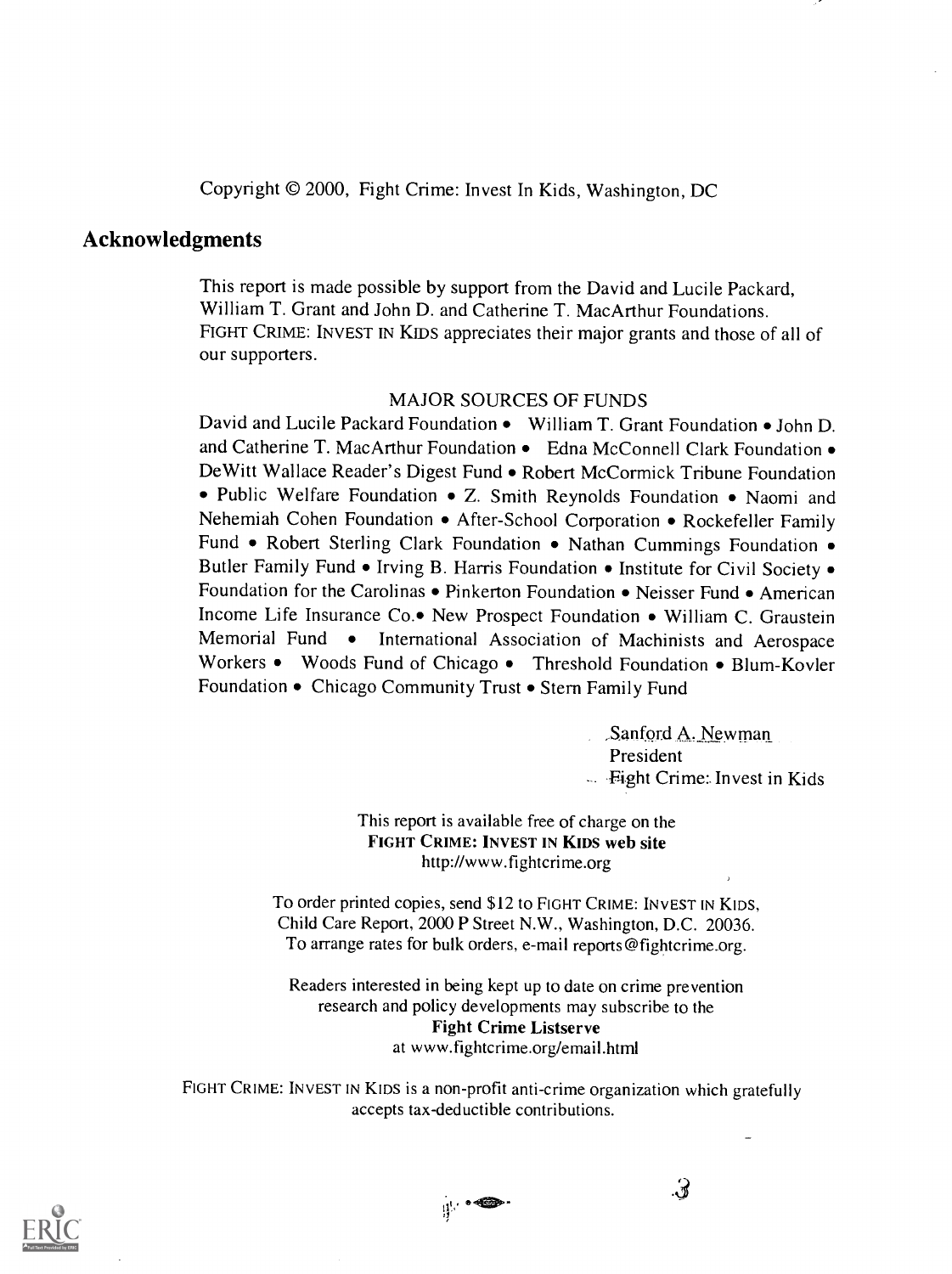## America's Child Care Crisis: A Crime Prevention Tragedy

 $\hat{\mathbf{I}}$ 

 $\mathcal{L}_{\mathcal{L}}$ 

 $\bar{\rm b}$ 

#### **Contents**

 $\mathcal{A}^{\mathcal{A}}$ 

| <b>Key Findings</b>                                                                                                             | ii |  |
|---------------------------------------------------------------------------------------------------------------------------------|----|--|
| Introduction                                                                                                                    | 1  |  |
| <b>Chapter One:</b><br><b>Quality Educational Child Care Prevents Crime</b>                                                     | 5  |  |
| <b>Chapter Two:</b><br>Child Storage Isn't Child Care                                                                           | 9  |  |
| <b>Chapter Three:</b><br>Too Many Families Can't Afford Adequate Child Care                                                     | 11 |  |
| <b>Chapter Four:</b><br><b>Federal and State Governments Fall Short of Investment</b><br><b>Needed to Protect Public Safety</b> | 13 |  |
| <b>Chapter Five:</b><br>Penny-Wise, Pound-Foolish Policy Choices: Wasting<br><b>Money and Lives</b>                             | 17 |  |
| <b>Chapter Six:</b><br>From the Front Lines of the Battle Against Crime:<br><b>A Call for Action</b>                            | 19 |  |
| Conclusion                                                                                                                      | 20 |  |

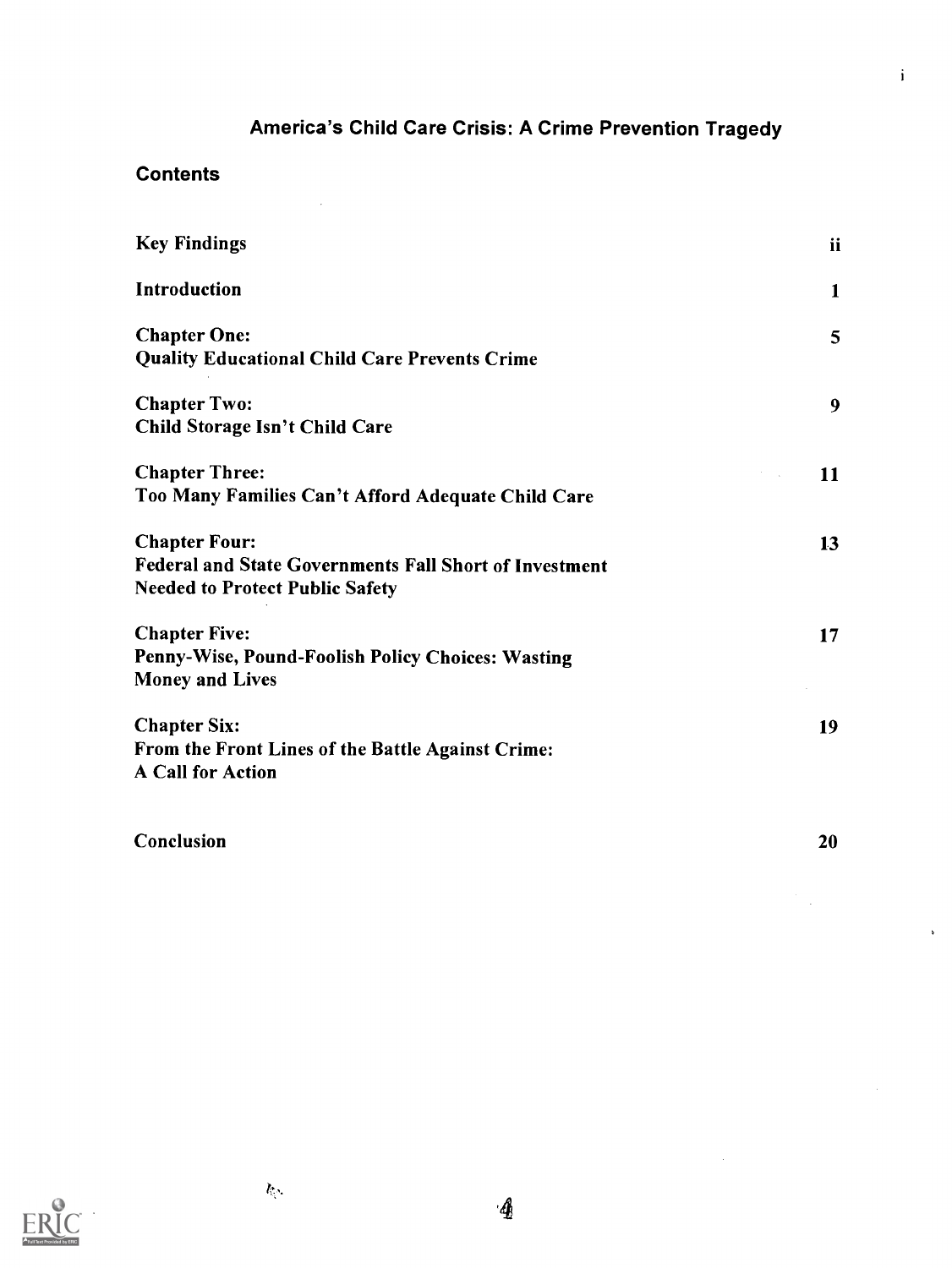## Key Findings

A comprehensive analysis of recent ground-breaking research shows:

1. Federal, state and local governments could greatly reduce crime and violence by assuring families access to good educational child care programs.

- New research from a large 14-year study of children who had been enrolled in government-funded Child-Parent Centers shows the risk that they would have two or more arrests as teens was cut nearly in half, compared to children not in the program.
- $\bullet$ A 22-year study of the High/Scope Perry Preschool program shows that denying at-risk children quality child development programs may multiply by five times our risk that they will be chronic lawbreakers as adults.
- Children from centers improved by North Carolina's "Smart Start" initiative were only  $\bullet$ about half as likely as comparison children to have serious behavior problems in kindergarten.
- Large national studies show that at-risk kids who attend high-quality child care pro- $\bullet$ grams have no more behavior problems at age eight than children of college-educated parents.
- 2. Low- and moderate-income working parents cannot pay what good child care programs cost any more than they could pay the full cost of sending their kids to public school.
	- Adequate care for two children in a child care center easily costs over \$12,000 a year about \$2,000 more than a full-time minimum wage worker earns.
	- $\bullet$ In every state the cost for an infant to attend a good urban child care center is higher than the cost of tuition at a public university.

#### 3. Governments are dropping the ball.

- $\bullet$ Head Start, the principal federal child development program for children in poverty, is so under-funded that it can serve only half the eligible children, and can serve most of these for only part of the time parents are working.
- The Child Care and Development Block Grant, designed to help low-income parents  $\bullet$ pay for child care, can serve only one out of ten eligible children, and provides funds too meager to purchase adequate care.
- Some state initiatives, like Kentucky's Family Resource Centers, Georgia's universal access to pre-kindergarten programs for 4-year olds, North Carolina's Smart Start, and Ohio's Families and Children First initiative, are making critical contributions. But no state is yet close to meeting the full need for quality child care programs
- 4. Investing now in quality child care and development programs will yield such crime reductions and other benefits that governments will have more money for Social Security, tax cuts, or any other purpose in the years ahead.



ji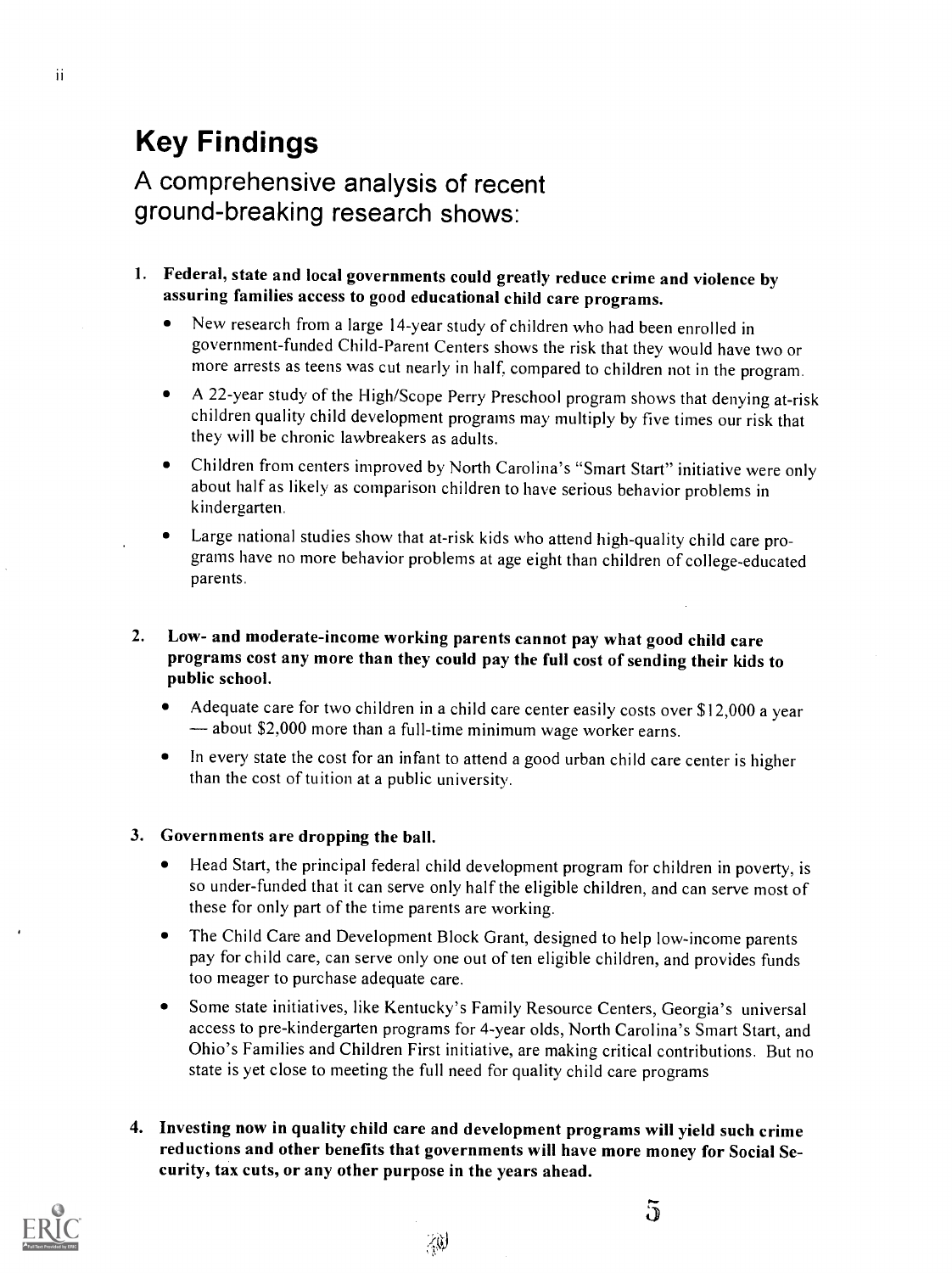## America's Child Care Crisis: A Crime Prevention Tragedy

### A Report from FIGHT CRIME: INVEST IN KIDS

#### Introduction

FIGHT CRIME: INVEST IN KIDS is a national anti-crime organization led by hundreds of those on the front lines of the battle against crime and violence: police chiefs, sheriffs, police organization leaders, prosecutors, crime victims and those from whom murder has taken loved ones.

Our members are determined to put dangerous criminals behind bars. But we also know that no punishment after someone gets hurt can undo the agony crime leaves in its wake. When children don't get the right start in life, all of us are endangered. Good educational child care is one of our most powerful weapons against crime, while poor quality child care multiplies the risk that children will grow up to be a threat to every American family. Yet millions of eligible children are missing out on the help they need to get that right start in life.

In a recent survey of police chiefs conducted by George Mason University professors Stephen Mastrofski and Scott Keeter, nearly nine of ten police chiefs said America could greatly reduce crime by expanding educational child care programs and after-school programs. Nine out of ten said that if America doesn't boost investments in child care programs now, it will pay far more later in crime, welfare, and other costs.'

The chiefs were also asked to select from several strategies the one that would have "the biggest impact on reducing youth violence." Seven out of ten chiefs picked "providing more after-school programs and.educational child care programs." More than four times as many chiefs rated this strategy "most effective" as picked either prosecuting more juveniles as adults, hiring more police officers to investigate juvenile crimes, or installing more metal detectors and surveillance cameras in schools.<sup>2</sup>

#### Police Chiefs Say Child Care Will Reduce Crime, Save Money

9 out of 10 agreed: "If America does not make greater investments in after-school and educational child care programs to help children and youth now, we will pay far more later in crime, welfare, and other costs."





٩.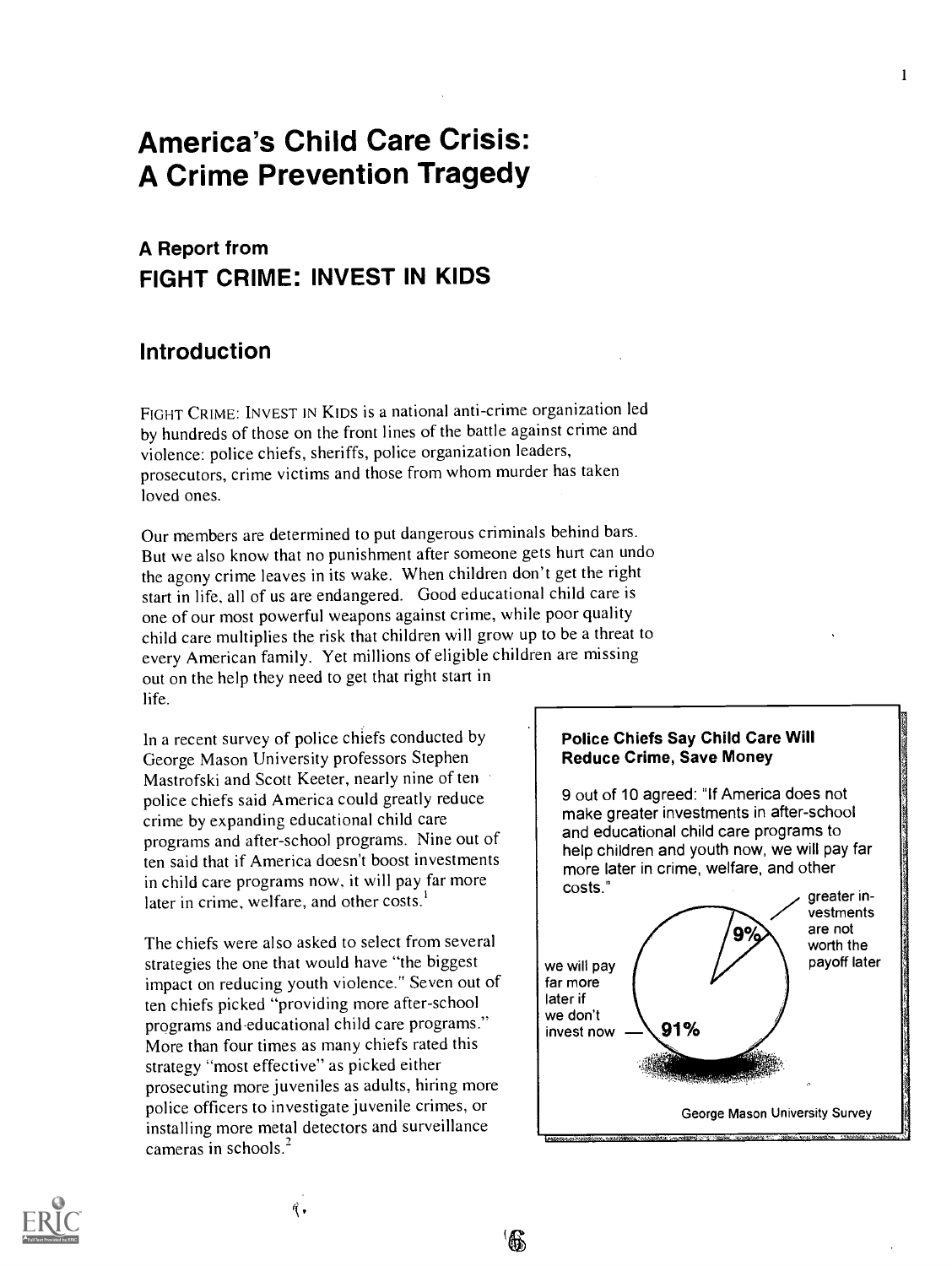#### Just the Facts Please

`Failing to provide

2

those youngsters with

quality child care

multiplied by five times

the risk that they

would become chronic

lawbreakers'

This report isn't about ideology or philosophy; it's about facts. Like other Americans, crime fighters hold a range of views on whether it would be desirable for more parents to leave the workforce to stay home with their children. The fact is most parents are working, and their children are in some form of child care.<sup>3</sup> Their tender minds and emotions are being powerfully shaped by the quality of that care.

The issue for law enforcement is whether the care the children receive while their parents are working will be good enough to help the kids get a good start in life, or whether it will be care that damages their development and ultimately endangers the public safety. Wishful thinking won't save lives. Good educational child care will.

The time for philosophical debate about whether such investments "might work" is past. The proof is in, and the facts are clear.

#### The Good News: Educational Child Care Prevents Crime and Violence

#### Police Chiefs Give High Priority to Child Care and After-School Programs

Seven out of ten chiefs picked providing more educational child care programs and afterschool programs as the most effective of four  $\overline{a}$ . options to reduce juvenile violence. That's far more than the number picking any one of the other strategies.



Educational child care yields extraordinary returns, saving lives and even saving tax dollars.<sup>5</sup> Nurturing, stimulating child care teaches youngsters to get along with others, to care about others, and to start school ready to succeed, and helps them become the contributing citizens and good neighbors we all want them to be.

Powerful evidence from one study after another proves that quality educational child care in the first years of life can greatly reduce the risk that today's babies and toddlers will become tomorrow's violent teens and adults.<sup>6</sup>

69% For example, in one study, half of a group of atrisk 3- and 4- year-olds were randomly assigned to be in the High/Scope Perry preschool program until they started kindergarten. Twenty-two years later, those who had been left out were five times more likely to have become chronic lawbreakers, with five or more arrests.<sup>7</sup>

> New research shows that similar gains can be achieved not only in small experimental programs, but also in large scale governmentfunded programs. Attending one of 20 Chicago Child-Parent Centers serving 3 and 4-year-olds, cut nearly in half (by 44%) the risk that a youth

> > 7

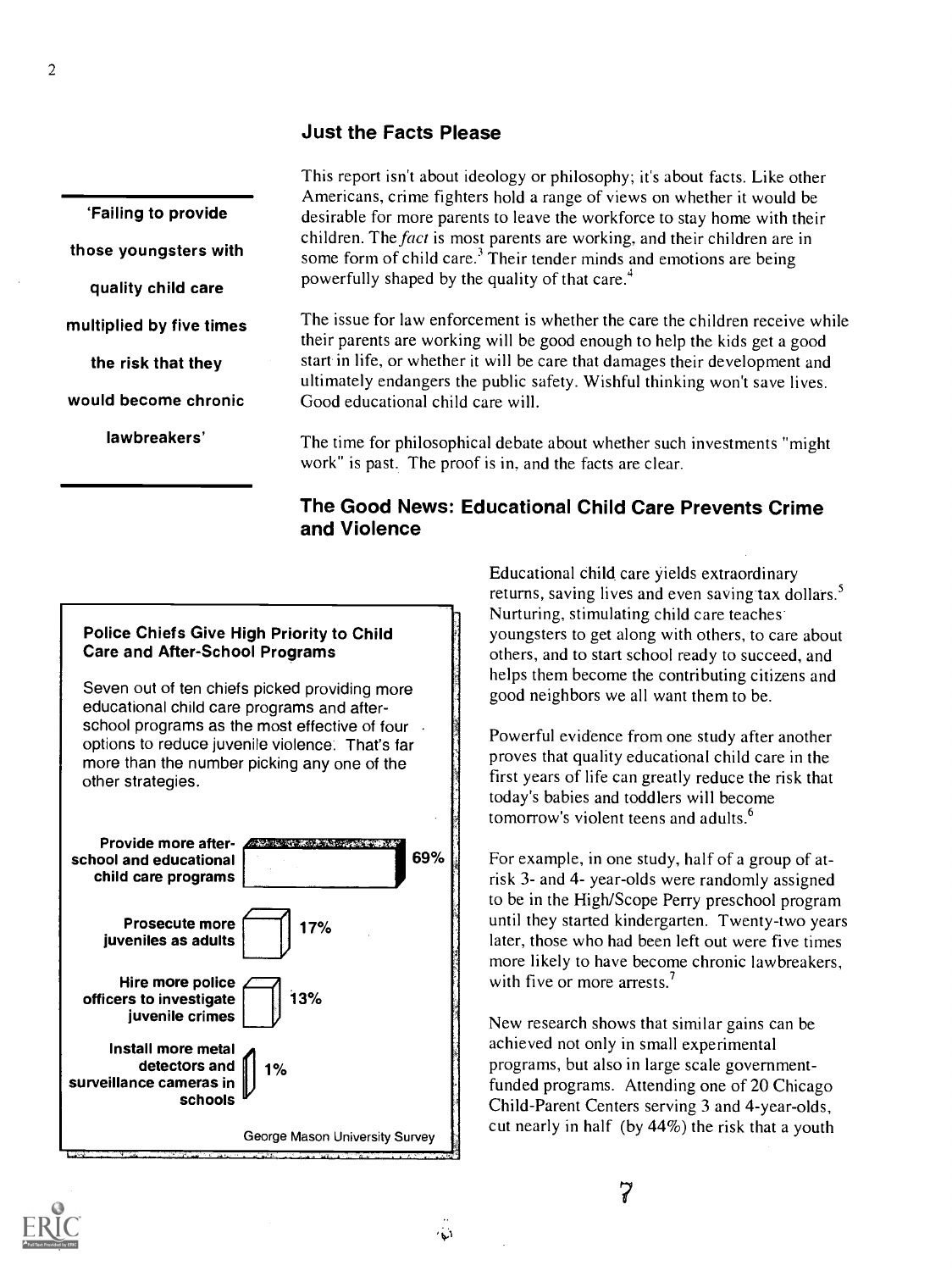would have two or more juvenile arrests by age 18, compared to children who had not been enrolled.<sup>8</sup>

Most "at-risk" kids, even if they must overcome poor child care, grow up to be contributing adults. But many fall far short of making the contribution they could have made if they had been in better child care as babies and toddlers. And new research confirms that failing to ensure at-risk children access to quality child care can actually multiply the danger that they will grow up with problem behaviors that can lead to later crime and violence against America's families.<sup>9</sup>

#### The Bad News: Millions of Working Families Can't Afford Adequate Child Care.

Today, millions of children are getting child care so inadequate it should be called child storage.

Even though many child care teachers are working for poverty wages, often with little training and high turnover, full day child care for two children can easily cost \$12,000 per year.<sup>10</sup> That's way out of reach for parents making \$10,500 a year at full-time minimum wage jobs, and for millions of other struggling families.

These families —mostly young and still near the lowest earning levels of their working lives— can no more afford to pay for adequate child care during these years than they could pay the full cost of the education we provide in our public schools.

#### Protecting the Public Safety Requires Child Care Help for Families.

Just as government couldn't meet its responsibility to protect the public safety without providing public schooling, it can't protect the public safety without assuring access to adequate educational child care.

The Head Start child development program remains so under-funded it can serve only half of the three- and four-year-olds eligible, and usually for just half of their parents' work day, for only part of the year. <sup>11</sup>

Programs like Early Head Start, designed for kids under three, have funds to serve only a tiny fraction of the children who need them.<sup>12</sup>

The Child Care and Development Fund, which assists communities in helping working families afford adequate child care, can serve only one in ten of those families that are eligible,  $13$  and provides them with stipends so meager that adequate care usually remains out of reach.<sup>14</sup> In addition, this money can be spent on unlicensed care, so there is even less assurance that this funding is being used for the type of quality child care that is needed for developing children.<sup>15</sup>

> $\mathfrak{g}$  . N

`Inadequate child care can actually multiply the danger that at-risk children will grow up with problem behaviors that can lead to later crime and violence'



3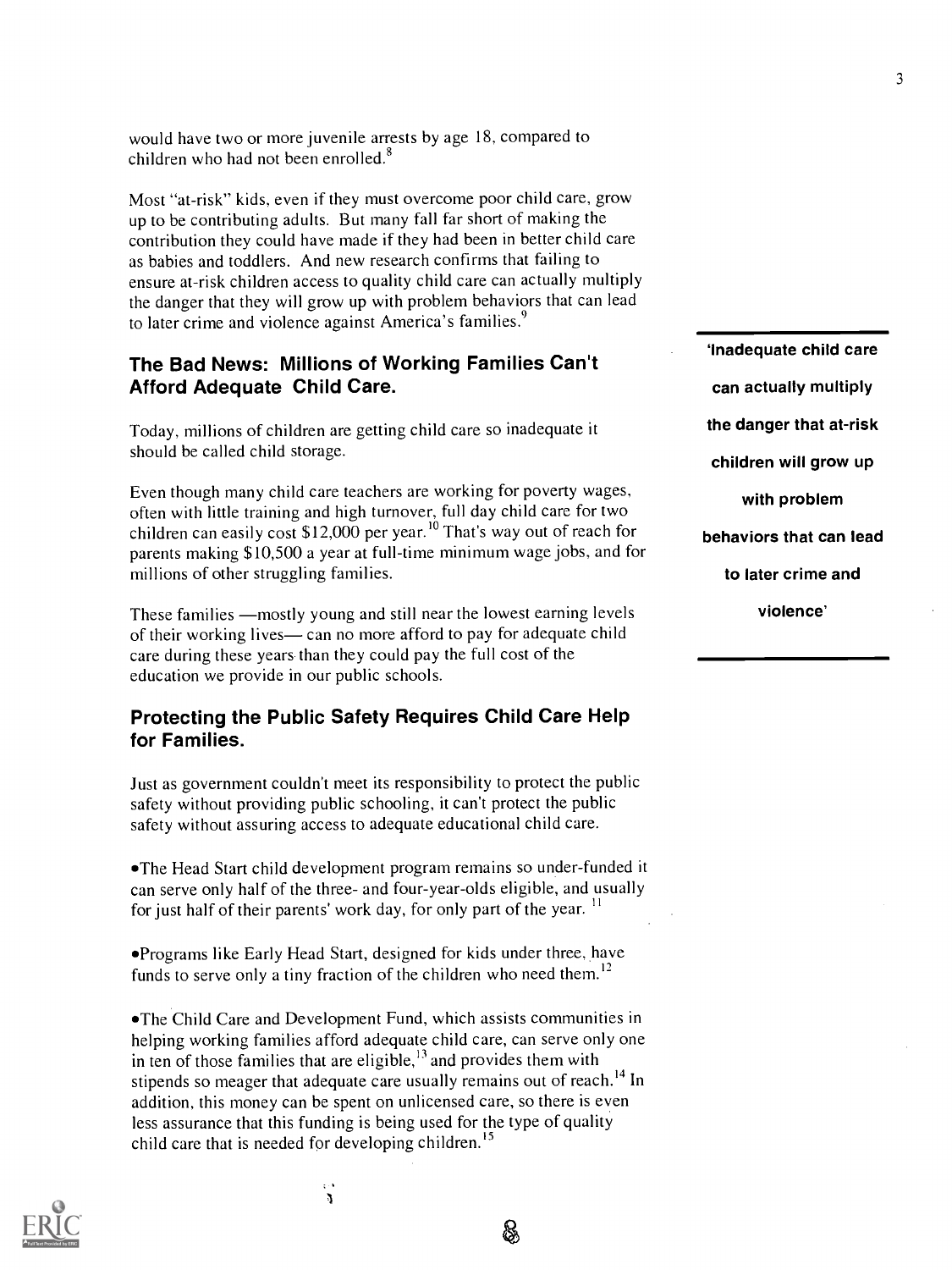#### Saving Lives, and Money.

The High/Scope Perry Preschool program showed that the public gains 7 dollars for every dollar invested in quality pre-school programs.<sup>16</sup> The new study of the Chicago Child-Parent Centers shows that the public and government can achieve similar gains when programs like these are implemented on a large scale.<sup>17</sup>

#### The Public Gets It.

Americans now realize that, if we want our families to be safe, we all have a stake in making sure that every working family has access to adequate educational child care programs. Polls conducted in 1999 for FIGHT CRIME: INVEST IN KIDS by the Opinion Research Corporation showed:

By a margin of nine to one, Americans said crime could be greatly reduced by boosting investment in child care, after-school programs, and other similar programs.

By a margin of three to one they would be prepared either to pay more in taxes or pass up a tax cut to provide kids with such programs.

When the American public was asked to pick among national priorities including paying off the debt, new highways, and the military, providing access to child care and after-school programs was picked as one of the two top priorities, in a virtual tie with shoring up Social Security and Medicare.

#### The People on the Front Lines Get It.

For those of us in Fight Crime: Invest in Kids who are on the front lines in the battle against crime, the once-quiet crisis in child care is now noisy, pervasive, insistent and tragic. It screams through our police sirens rushing to yet another crime that didn't have to happen. We hear it in the sobs of the thousands of victims of violence and their families.

#### It's time for Elected Officials to Get It.

America has a tremendous opportunity. It can greatly reduce crime and violence by making sure that when parents are at work, children have access to quality educational child care. If we continue to pass up that opportunity, we will pay a tragic price. Make no mistake about it: our nation's child care crisis is a crime prevention crisis.

> Sanford A. Newman President Fight Crime: Invest in Kids

> > .9



reach'

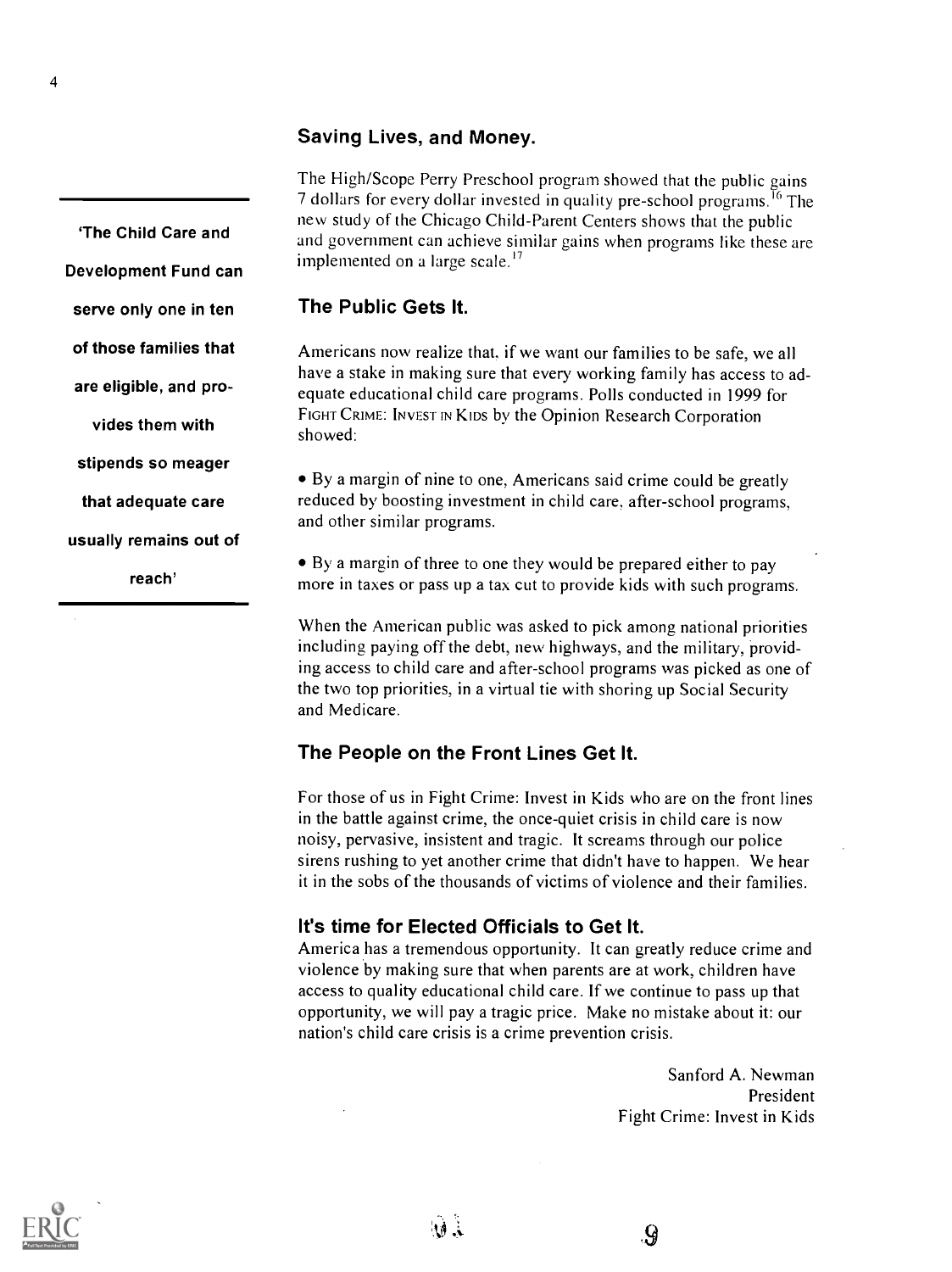## <sup>1</sup> Quality Educational Child Care Prevents Crime

Rigorous behavioral studies, hard experience and brain research tell the same story: in the first several years of life, children's intellects and emotions are being powerfully shaped.

Both learning and the physical growth and "wiring" of the brain proceed at an astounding pace during these years.<sup>16</sup> Learning, of course, continues throughout life, and there is even another similar spurt of brain development in adolescence. But the stimulation and nurturing the child receives during the first years have an enormous and lasting impact.

Recent brain research reinforces years of behavioral research that these factors have a substantial impact on brain function at age 12, and an even greater impact by age 15.<sup>9</sup>

The child care programs which have proven most effective in preventing future delinquency and crime are those that supplement quality developmental day care with efforts to coach parents in parenting skills and support them in addressing the challenges of parenthood.<sup>20</sup> For example:

#### High/Scope Preschool Program. In Ypsilanti, Michigan, the

High/Scope Educational Research Foundation randomly divided low-income three- and four year-olds into two groups. Half received no special services, while the others were enrolled in a quality preschool program, including a weekly home visit, until they started kindergarten. When the children reached age 27, arrest records showed that those who had received quality preschooling were only one-fifth as likely to be "chronic offenders," with more than four arrests. $^{21}$ 

In other words, those who were denied the quality preschool and parenting education visitor program as preschoolers were five times more likely to become chronic lawbreakers in adulthood!

#### Syracuse University Family Development

**Program.** Researchers found that subsequent delinquency was cut dramatically when families were provided educational child care, parenting-education home visits, and other services beginning prenatally and continuing until the children began elementary school. Ten years later:

#### Educational Child Care Reduces Future Crime

At-Risk 3 & 4 year olds who didn't receive the preschool and weekly home visits were five times more likely to become chronic offenders (more than 4 arrests) by age 27.

## Chronic Lawbreakers at Age 27



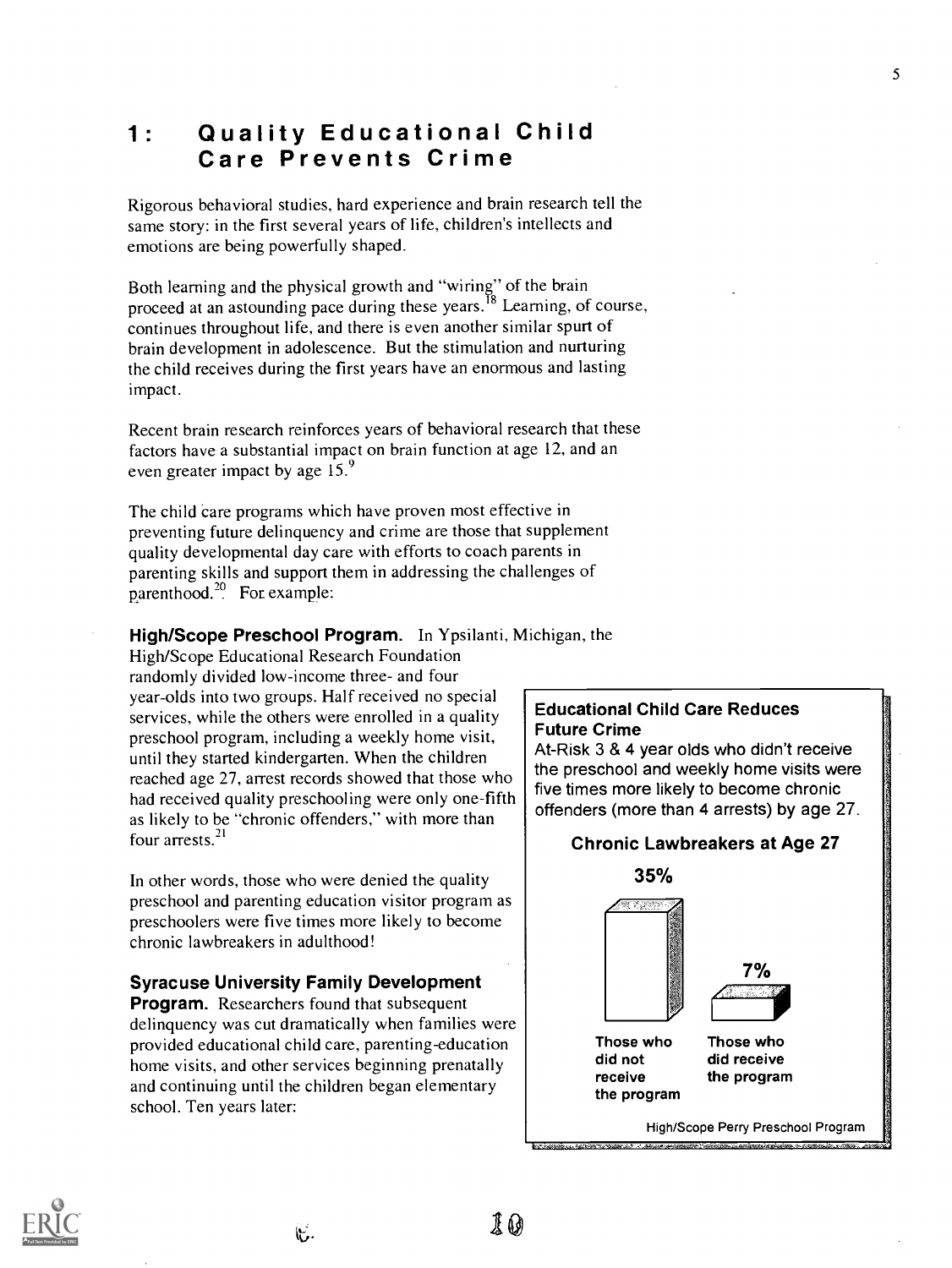| <b>Kids Denied Quality Child Care</b> |                      | $\bullet$ Ar |
|---------------------------------------|----------------------|--------------|
| <b>Compiled Serious Criminal</b>      | <b>Communication</b> | early        |
| Records:                              |                      | read         |
|                                       |                      |              |

Crimes Committed\* Ten Years After the Program Ended, (Ages 13 -16).

| Those who<br>did receive<br>the program | Those who<br>did not receive<br>the program                                                                                                                                                                                                                            | v.<br>Se                                               |
|-----------------------------------------|------------------------------------------------------------------------------------------------------------------------------------------------------------------------------------------------------------------------------------------------------------------------|--------------------------------------------------------|
| Juvenile<br>Delinquency                 | Juvenile Del.<br>Juvenile Del.<br>Juvenile Del.<br>Juvenile Del.<br><b>Criminal Mischief</b><br><b>Violation of Probat.</b><br>Petit Larceny<br><b>Petit Larceny</b><br><b>Burglary</b><br><b>Attempted Assault</b><br>Robberv<br>Robbery<br>Assault<br>Sexual Assault | W<br>bι<br>In<br>to<br>se<br>W<br>O<br>ito<br>dl<br>ał |
|                                         | .                                                                                                                                                                                                                                                                      | th                                                     |

\* Excludes non-crime "Ungovernable" cases where the juvenile court has ruled the child is out of the control of adults.

Syracuse University Family Development Program

Among those children who had not received the early childhood services, nearly one in five had already been charged with offenses. Nearly 1 in 10 were already "chronic offenders," with more than four arrests or charges of being ungovernable. And, as the inset shows, many of these offenses were serious.

• Among those children who *had* received the extra services, only one in twenty had even been charged with being ungovernable, and only 1.5% had actually been delinquent.<sup>22</sup>

In other words, failing to provide these babies and toddlers with good educational child care and related services multiplied by ten times the risk that they would become delinquent as teens.

Of course, the benefits of these programs are not limited to crime prevention. When the High/Scope toddlers became adults, for example, they were far better able to support themselves and their families than those left out of the program. Among males, the children who received preschool and home visitor services were eight times more likely to earn over \$24,000 a year. $^{23}$ 

While earnings were lower for females, nearly three times as many of the pre-schooled females as of those

left out of the program (48% vs. 18%) were earning more than \$12,000 a year. Those who received preschool and home visits as toddlers were also 25% less likely ever to have received welfare or other means-tested social services as adults.<sup>24</sup>

Females who had participated in the preschool program were two and a half times more likely to earn a high school diploma (84% vs. 35%), five times more likely to be married at age 27 (40% vs. 8%) and had one-third fewer out-ofwedlock births than the control group.<sup>25</sup>

 $\bf{11}$ 

|                                   |                                |       |                  | viding these proven "right-start" services dramati-                                                              |
|-----------------------------------|--------------------------------|-------|------------------|------------------------------------------------------------------------------------------------------------------|
| <b>High/Scope Perry Preschool</b> |                                |       |                  | cally reduces the risk that children will grow up to                                                             |
| Outcomes at age 27                |                                |       | , Perry Controls | become criminals. Failing to provide kids with the                                                               |
| All                               | <b>Chronic Offending</b>       | 7%    | 35%              | services sharply increases crime and costs lives.                                                                |
|                                   | Females   Earn > \$12,000/year | 48% l | 18%              |                                                                                                                  |
| Females                           | <b>High School Diploma</b>     | 84%   | 35%              | Getting Results in the Real World: These re-                                                                     |
| Females                           | Married at age 27              | 40% l | 8%               |                                                                                                                  |
| <b>Males</b>                      | Earn > \$24,000/year           | 42%   | 6%               | sults are not limited to small, model programs. Fo                                                               |
| Females                           | <b>Receiving Gov. \$</b>       | 26%   | 59%              | example, North Carolina's pioneering Smart Start<br>$m_{\rm FQCD}$ is exampling $0.70$ million a span and subset |

All **Chronic Offending** 7% 35% services sharply increases crime and costs lives. But the bottom line for law enforcement is that providing these proven "right-start" services dramatically reduces the risk that children will grow up to become criminals. Failing to provide kids with these

> sults are not limited to small, model programs. For example, North Carolina's pioneering Smart Start program is spending \$78 million a year on enhanc-

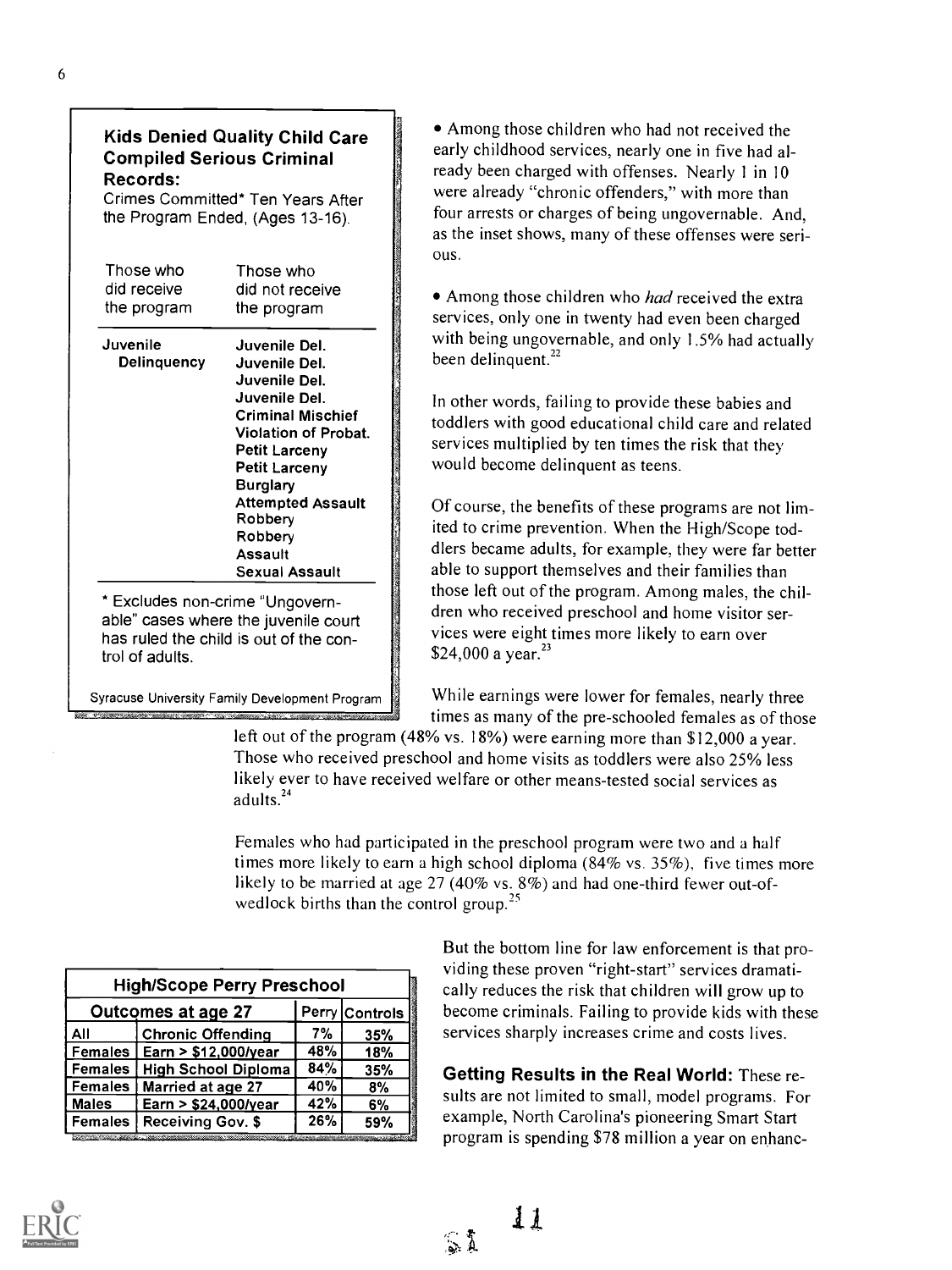ing access to quality child care and other services for children under six. A new study by the University of North Carolina's Frank Porter Graham Center shows that children in the child care centers receiving substantial quality-improvement help from Smart Start were only about half as likely to have serious behavior problems in kindergarten.<sup>26</sup>

The flip side of that statement is equally telling: Kids in centers not receiving the Smart Start services were nearly twice as likely to be disruptive in kindergarten. $27$ This is important because research consistently shows that children who exhibit problem behaviors in the early grades are at far greater risk than other children of becoming teen delinquents and adult criminals.28

A nationwide study of child care confirms the point that quality matters when it comes to problem behaviors later in life. The Children of the Cost Quality Study Go to School research was conducted in four different states by a team from four different universities. The study first rated child care centers for quality. Years later, when the children who had been in the various centers were eight years old, their behavior was evaluated.

Children of high school-educated mothers who received *good* quality child care had no more behavior problems than the children of college-educated mothers. But, children of high school-educated mothers from poor quality child care had significantly more behavior problems.<sup>29</sup> [See graph p.8]. Good quality child care levels the playing field.

If any doubt remained that a major government-funded initiative could produce results similar to those of High/Scope's Perry Preschool, it has been erased by the new results from a long-term study of Chicago's Child-Parent Centers (CPC). Almost 1,000 at-risk kids who had been enrolled in 20 of these centers were compared

.1Z

 $\mathcal{L}_{\mathcal{A}}$ 

#### Problem Behaviors Cut in Half By North Carolina's Smart Start:

Comparison children were almost twice as likely to score poorly on behavior problems in Kindergarten as kids who attended Smart Start centers that received all the quality supports (Smart Start Direct).



#### Child-Parent Centers Cut Multiple Arrests in Half:

Comparison children were almost twice as likely to have been brought before a juvenile court at least twice by age 18 as the children who attended the Chicago Child-Parent Center programs.



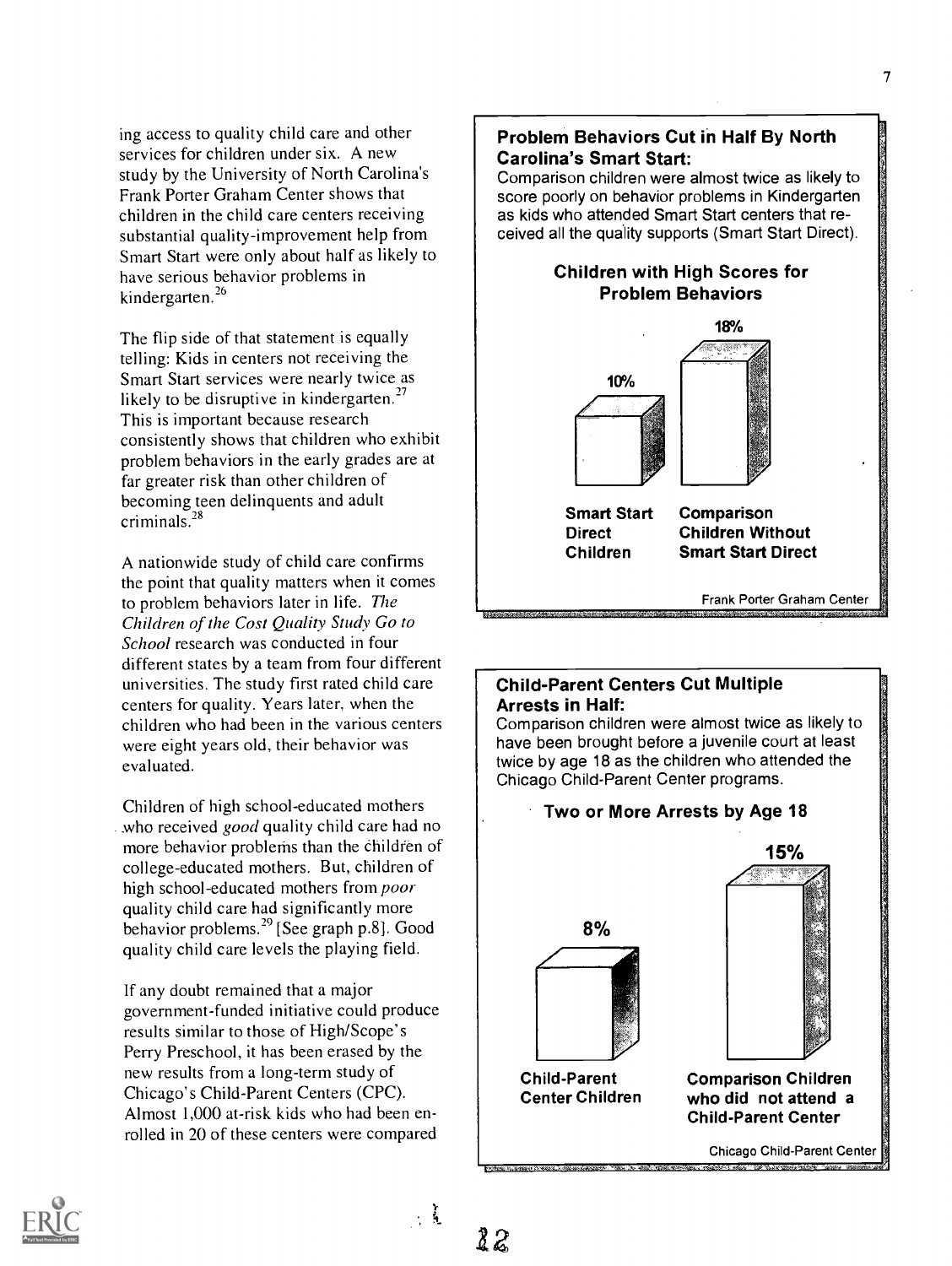`Children who exhibit problem behaviors in the early grades are at far greater risk than other children of

becoming teen

delinquents and adult

criminals'

at age 18 to very similar children who received all day kindergarten but not the preschool and parent coaching program. Those who had not been in the CPC were 60% more likely (26% vs. 16%) to have at least one juvenile arrest, and nearly twice as likely (15% vs.  $8\%$ ) to have two or more such arrests.<sup>30</sup>

Taken as a whole, these research breakthroughs make clear that "early care and nurture have a decisive, long-lasting impact on how people develop, their ability to learn, and their capacity to regulate their own emotions."<sup>31</sup> It is to our distinct advantage to put the teachings of this science to work.

Quality Child Care Prevents School Behavior Problems: At age 8, at-risk children who had been in good child care centers in the years before they started school had no more behavior problems than children of the best-educated mothers. But those at-risk kids who had been in poor quality child care centers had significantly higher behavior problems.





 $\lambda$   $3$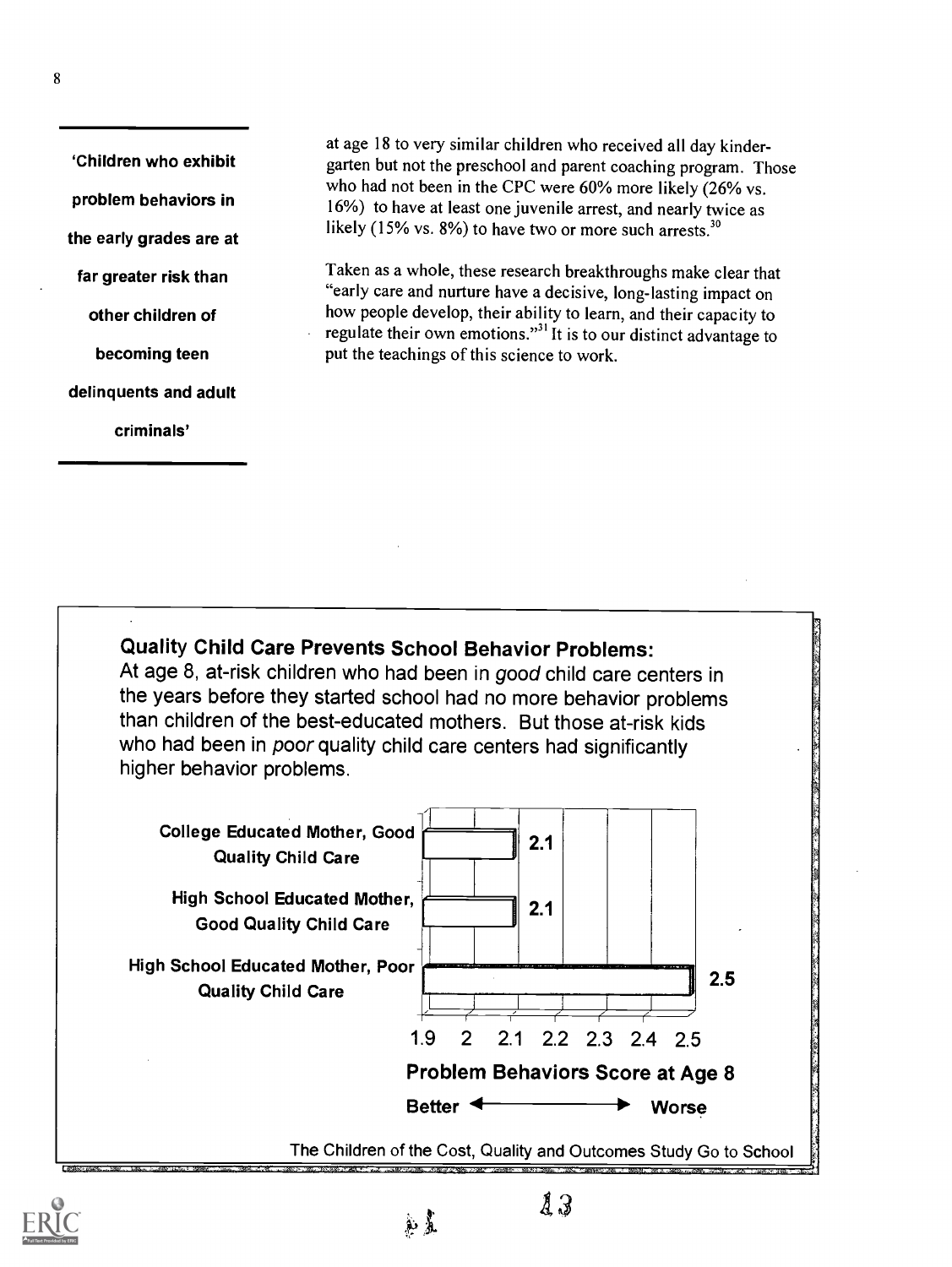## 2: Child Storage Isn't Child<br>Care

Especially for children burdened by other disadvantages, providing poor child care rather than quality care damages their potential to become contributing adults, and increases the danger that they will grow up to engage in crime.

Of course, when their parents are working, nearly all preschool children will receive some kind of care, of whatever quality. Marriott Corporation executive Donna Klein reports that every day she finds children of service workers in hotel lobbies and dangerous cleaning supply rooms, because their low-wage working parents are unable to find decent child care at an affordable price.<sup>32</sup> Other parents may take their children to family day care homes in which a provider trying to make a living while keeping fees down is caring for too many babies and toddlers, or knows too little about child development to provide the nurturing and stimulation they need. As children reach school age, and sometimes even before, desperate parents may reluctantly leave them to "take care of themselves."

Recent research makes clear that "quality child care" must do far more than keep children safe from immediate physical injury. Good child care stimulates and nurtures children to maximize their healthy intellectual and emotional development.<sup>33</sup>

We can no more afford to accept child care that is merely "custodial" than we could accept assigning some children to public schools that are "custodial" rather than "instructional".<sup>34</sup>

As the Committee for Economic Development, a group of business executives from major corporations, said, "All programs for children from birth to age five — whether designated as child care, early  $childhood education$  or preschool  $-$  should focus on their educational and developmental needs and täke into account what children will need to succeed in school and in life."<sup>35</sup>

The programs which have been proven to have the most substantial impact in reducing antisocial behavior, delinquency, and adult crime were quality programs. Staff-child ratios in such quality educational child care programs were one adult for every three or four infants and toddlers, or one adult for every six preschoolers; staff were well-trained and supervised;<sup>36</sup> and the programs included parenting-education components.

Just as high-quality care can markedly reduce the risk of delinquency and other unhappy outcomes, low-quality care leads to increased risk of such results.<sup>37</sup>

`We can no more afford to accept child care that is merely "custodial" than we could accept assigning some children to public schools that are "custodial" rather than instructional'



 $\mathbb{C}$  . A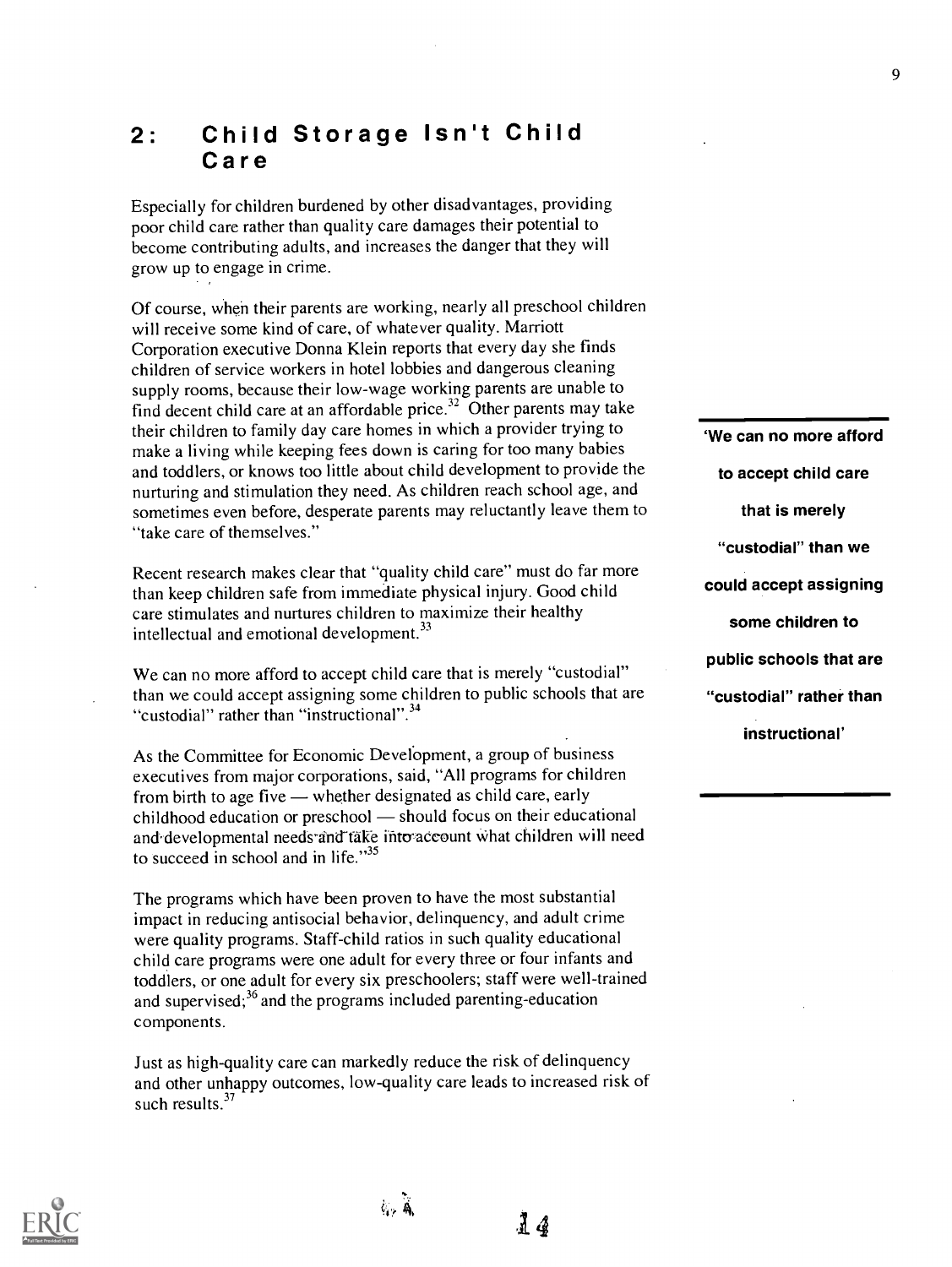Unfortunately, much of the child care America's children are receiving is substandard. The Cost, Quality, and Outcome Study rated 400 randomly selected child care centers on a scale of I to 7 for the following characteristics: 1) Inadequate  $-$  children's need for health and safety are not met, there is no observed warmth or support from adults, and no learning is encouraged. 3) Minimal – children's basic health and safety needs are met, a little warmth and support is provided by adults, and a few learning experiences are provided; 5) Good - health and safety needs are fully met, warmth and support is provided for all children, and learning is encouraged in many ways through interesting, fun activities. 7) Excellent  $-$  all of the characteristics of good care are present, and children are encouraged to become independent, teachers plan for children's individual learning needs, and adults have, close, .personal relationships with each child. $338$ 

The study found that 1 in ten preschool centers and fully 4 in ten infant care centers were of such poor quality (scoring 1-2 on their scale) that they may jeopardize the children's development. In contrast, on average only 14% of all the centers studied achieved developmentally ade-



quate quality (scoring  $5-7$ ).<sup>39</sup>

Of unregulated family day care, 3% is of good quality, and of regulated family day care, 12% is of good quality. 40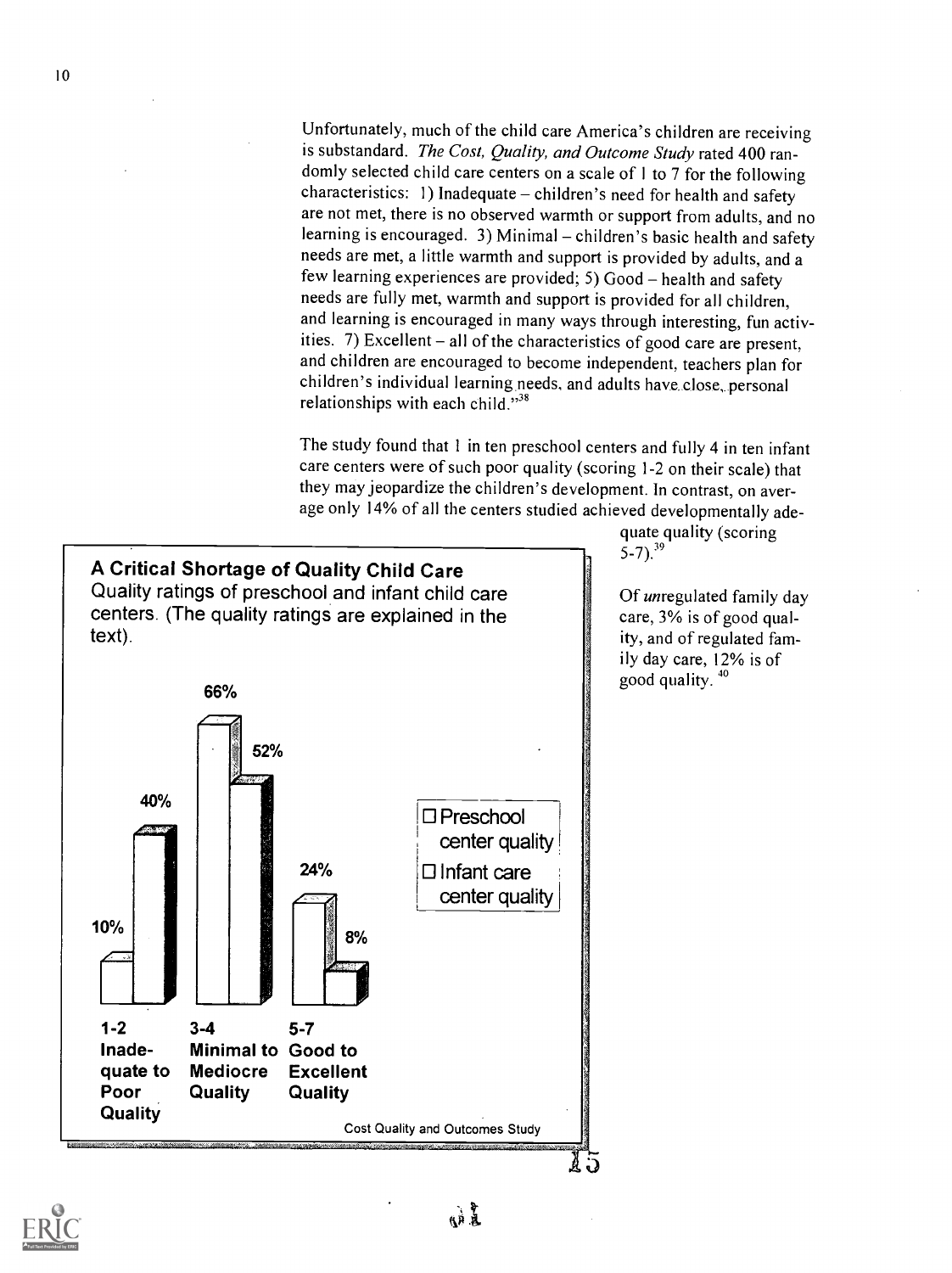# 3: Too Many Families Can't Afford Adequate Child Care

Today, in large part because so many parents cannot afford quality care, millions of children are in child care so inferior in quality that it . not only fails to produce positive results but may actually damage their development.<sup>41</sup>

As this decade began, the Committee for Economic Development declared, "The lack of availability of quality child care that is developmentally appropriate, has educational value, and is affordable has created a crisis of national proportions that affects most families but hits low-income families the hardest."<sup>42</sup>

Into the new millennium, that crisis has escalated.

Today, only 23% of all families with children younger than age 6 have one parent working and one at home.43 One out of four children lives with only one parent,<sup>44</sup> and half of all children can now expect to live an average of at least five years in a single-parent family.<sup>45</sup>

Child care is expensive. In fact, a survey by the Children's Defense Fund and the National Child Care Resource and Referral Agencies found that: "The average annual cost of child care for a 4-year-old in an urban center is more than the average annual cost of public college tuition in almost every state. In some cities child care costs twice as much as college tuition."46

The report concluded, "The average annual cost for a 4-year-old in a child care center exceeds \$4,000 in over two-thirds of 47 cities surveyed and is more than \$5,000 in one-third of the cities...The cost of

care for infants is even higher. The average cost of center care for a 12-month-old is above \$5,500 in half the cities surveyed, including 11 urban areas where child care center costs for an infant average more than \$7,000 per year."<sup>47</sup>

These are average costs. Experts estimate that quality care for infants and toddlers in many cities can rarely be found for less than \$10,000 a year.<sup>48</sup>

Especially at the lower end of the average range, the quality of much of the care provided is woefully inadequate.<sup>49</sup> It is nearly impossible for child care centers to provide necessary staffto-child ratios and group sizes, and pay enough to retain appropriately trained staff, without

$$
\mathfrak{L}.
$$

`The average annual cost of child care for a 4-year-old in an urban center is more than the average annual cost of public college tuition in almost every state'



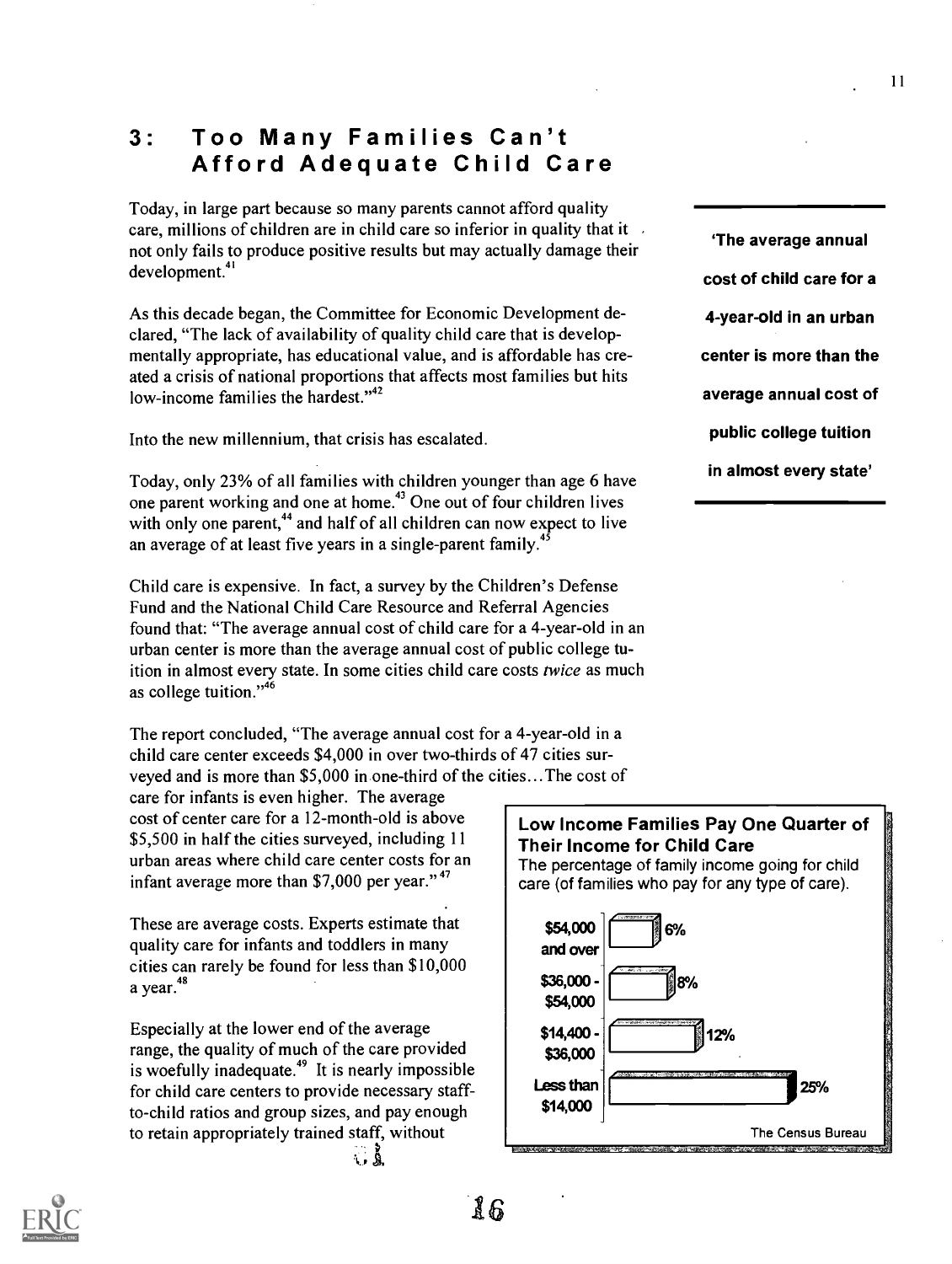charging higher fees.

Census Bureau data show that, of families paying for child care, families with incomes over \$54,000 a year are spending 6% of their income on child care. But families with less than \$14,000 annual income are spending on average fully 25% of their income on child care. Even with that huge portion of their income going to child care, poor families are able to spend only half as much on child care as families with incomes over  $$54,000$  per year.<sup>51</sup>

How can a single parent with two children, working full time at \$10,500 a year pay for child care that can easily cost \$12,000 a year?<sup>52</sup> Even two parents making \$21,000 a year, cannot afford that. Clearly, unless government helps, quality child care is simply not an available option for most of the families whose children are most at risk.

Today, quality child care and after-school programs are financially out of reach for millions of America's most at-risk children and youth. Young families, most of whom are still near the lowest earning levels of their working lives, can no more afford to pay for quality child care than they could afford to pay the full cost of the education we provide through public schools.

High-quality child care and child development programs are least available to those who derive the most benefit from them  $-$  poor children.<sup>53</sup>

Research shows that children whose mothers have lower levels of education receive the greatest benefits from high quality child care, and are most sensitive to the negative effects of poor quality care. For example, one study shows that, when they start first grade, middle-class children have been exposed to an average of 1,000 to 1,700 hours of one-on-one picture book reading, but that the average for low-income children is only 25 hours!<sup>54</sup>

Among those children from low- and moderate-income families who are enrolled in child care programs, the services their families are able to afford are typically inadequate. As the Carnegie Corporation's Task Force on Learning in the Primary Grades concluded: "With the notable exception of Head Start and some exemplary state-funded programs, programs attended by lower-income children do not ordinarily provide the full range of child development, health, and parent services that help children get ready for school.<sup>55</sup>

With 35% of America's children reaching school unprepared to succeed,<sup>56</sup> schools and teachers too often are overwhelmed, jeopardizing the development and education of even those children who are adequately prepared.<sup>57</sup>

From a law enforcement perspective, the child care crisis is especially severe because it strikes hardest at those most vulnerable - at-risk children. When we shortchange their child care, we increase the risk they will grow up to pose a threat to the rest of us.

H 8.

 $\overline{7}$ 



12

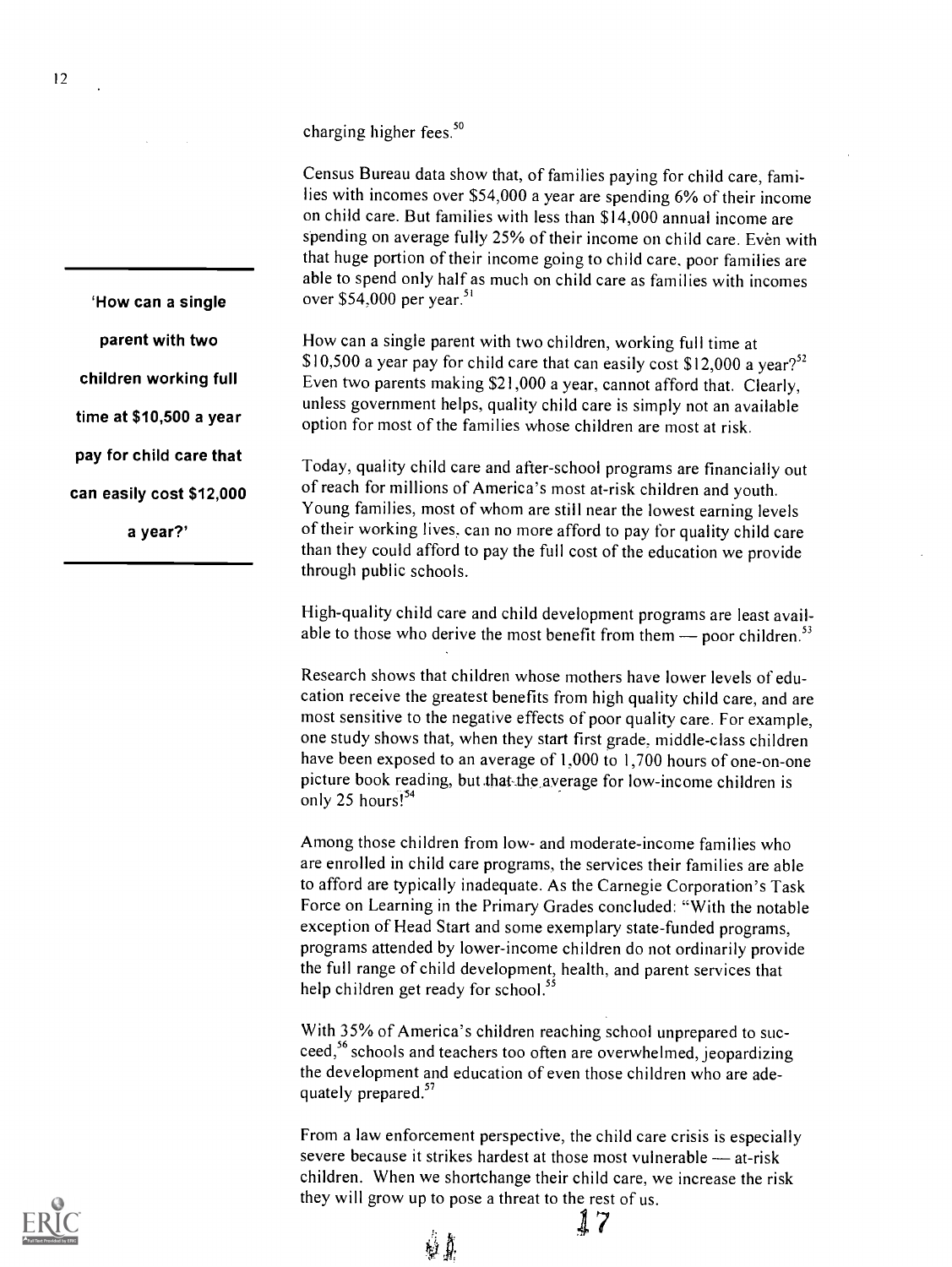### 4: Federal and State Governments Fall Short of the Investment Needed to Protect Public Safety

State and local governments long have shouldered the cost of public schools from kindergarten to high school and much of the cost of state university systems. But when it comes to child care, parenting education, and after-school programs, government help for struggling working parents has been disastrously inadequate.

The federal government assists families in obtaining child care primarily through:

1. The Federal Child Care and Development Block Grant (CCDBG), provides states with funds which can be used to help fami-

lies making less than 85% of the state's median income pay for child care. Most states, in practice, set an eligibility ceiling lower than 85% of median income. In order to receive the full federal CCDBG allocation, states must match a portion of the funding, and they may add additional funding. The resulting pool of federal and state funds is the Child Care and Development Fund (CCDF).

Families receiving this assistance are free to choose child care provided by a relative or neighbor, a child care center, or someone who provides child care in the provider's home. The average federal subsidy for the children served is about  $$66$  per week.<sup>58</sup>

\_States design their own programs to spend these\_funds as each sees fit, with virtually no federal requirements attached.<sup>59</sup> All states currently have established a sliding scale, under which the parents pay a greater portion of the cost of child care as their income approaches the eligibility ceiling, but the scale itself varies widely from one state to another.

Federal CCDBG and state funding for CCDF are woefully inadequate. A recent study by the Department of Health and Human Services found that nine in ten eligible children with working parents  $-13.2$  million of the  $14.7$  million eligible—get nothing from the Child Care and Development Fund, and the need is far from being met by other state or federal programs.<sup>60</sup>

An Urban Institute study of child care for low-income families in six communities (Bath, NY; Birmingham, AL; Boulder, CO; Chicago, IL; Dallas, TX; and San Francisco, CA) found that a low-income family with no welfare history, despite eligibility for child care subsidies, would find no funds available to them in five of the six communities.<sup>61</sup> Although families moving from welfare to work must be provided with transitional child care assistance, that assistance ends after one year, at

 $\sqrt{1}$ 

`Nine in ten eligible children with working  $parents - 13.2$  million of 14.7 million eligible  $-$  get nothing from the Child Care and Development Fund, and the need is far from being met by other state or federal programs'



 $1.8$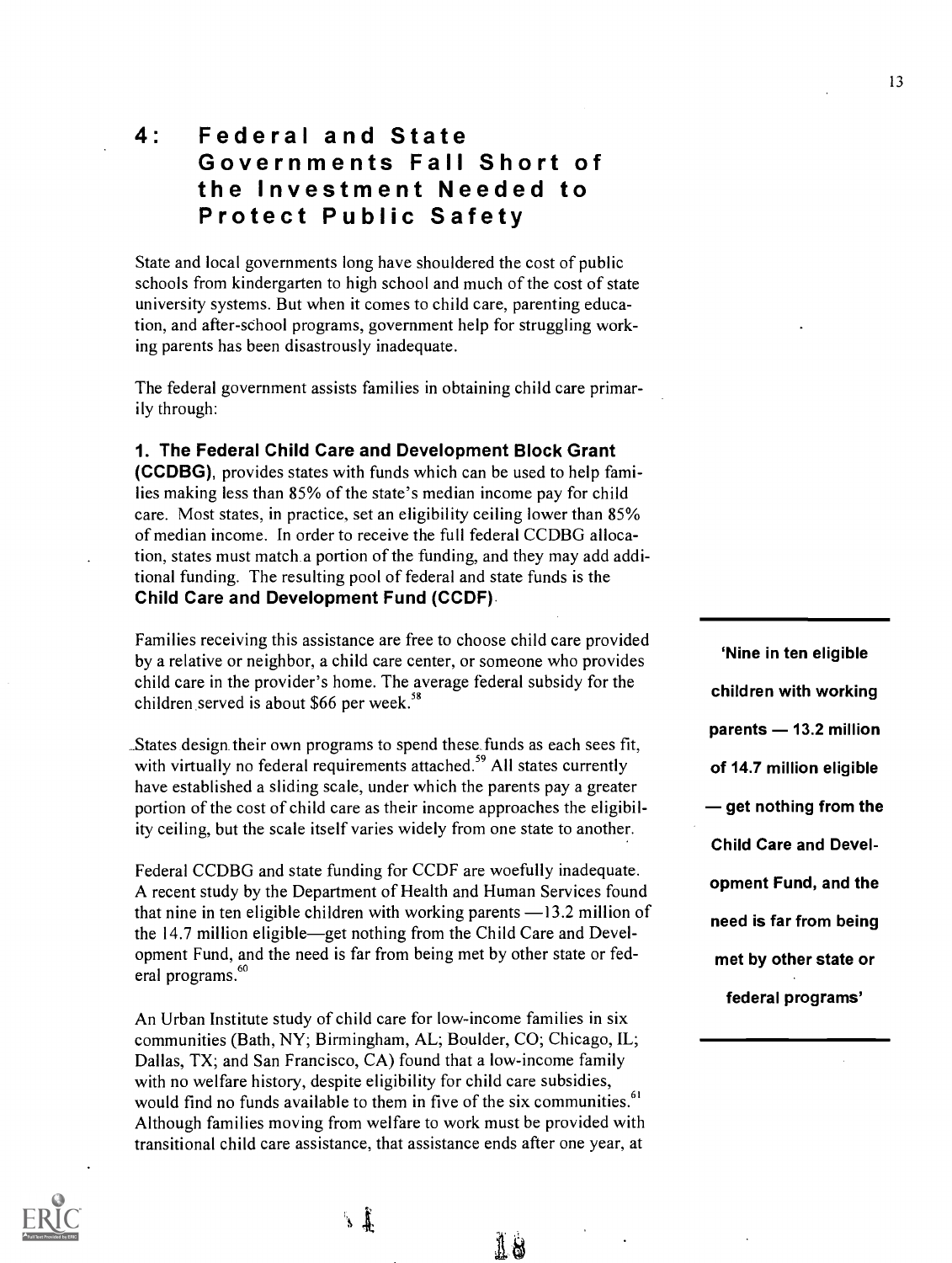which point they may be unable to get assistance from any other source.<sup> $62$ </sup> A recent Center for Law and Social Policy review of available state surveys found that, "In all of the states with data on this topic, less than 50% of the responding families that have left welfare and are now working are receiving child care assistance. In most of the study sites, utilization is 30% or less." The review also found that in the few studies that asked these families about awareness, 40% or more of the families were unaware the subsidies were even available." <sup>63</sup>

**2. Head Start.** The Head Start program, which began in 1965, provides comprehensive education, social and emotional development programs, physical and mental health and nutrition services, and parent involvement for children whose families are below the poverty line. It serves primarily 3- and 4-year-olds. The federal government sets minimum standards, but funds hundreds of community-based grantees — nonprofit organizations and school systems—to provide services.

At its current level of funding, Head Start today can serve only half of the three- and four-year olds eligible for the program.

The latest figures for 1999 show that approximately two thirds of Head Start families had at least one parent working, and almost half are working full time. About half of those who rely on Head Start indicate they need full time, full year child care.<sup>64</sup> Nevertheless, Head Start programs have been forced by inadequate funding to continue providing less than the nine-hour-a-day programs that full-time working parents typically need. In fact, only about 13% percent of Head Start programs provide full day programs.<sup>65</sup>

**3. Early Head Start** was created to provide comprehensive child development and family support services to low-income babies and toddlers from birth to age three. Its first 68 grants to community-based service providers were awarded late in 1995. In Fiscal Year 1999, Early Head Start served 39,000 children, out of a total of nearly three million eligible youngsters.<sup>66</sup>

4. Tax Credits. The Dependent Care Tax Credit (DCTC) allows parents who need child care in order to work to claim an income tax credit for a part of their child care expenses for children younger than thirteen. While well-intentioned, the program that costs the government \$2.5 billion a year in forgone revenue has two serious flaws. While this credit is of value, it provides very little help to those families who most need it.

The amount that went to families with under \$40,000 in household income in 1996 averaged \$409 a family.<sup>67 In</sup> most cities, that's less than the cost of one month's child care for one child. $<sup>68</sup>$ </sup>

The poorest families (those with income so low they owe no income

`Because of :inadequate funding Head Start today can serve only half of the three- and four-year- ,Olds eligible for the program'



 $n = 19$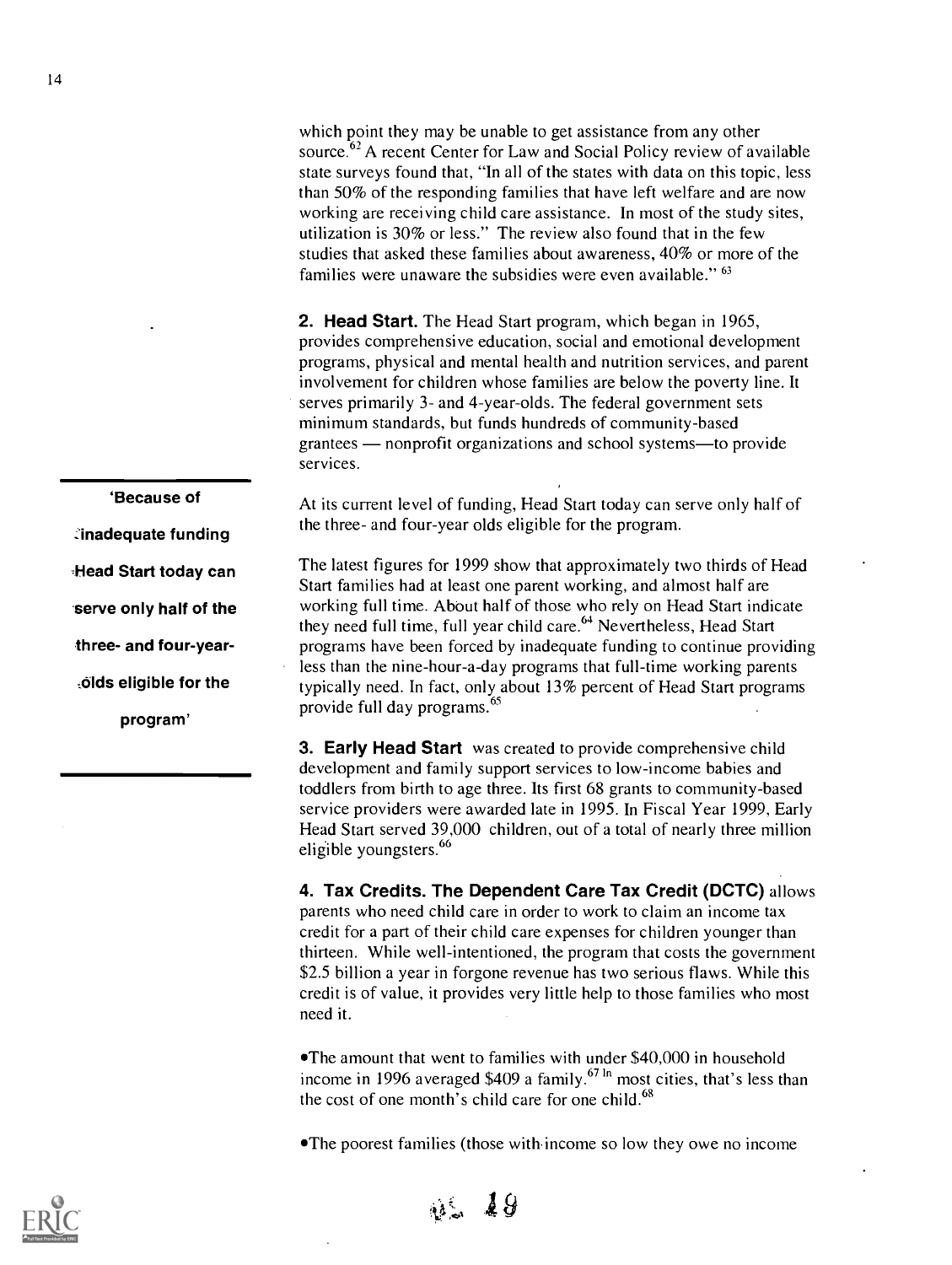tax, or little tax) get no or little benefit from a tax credit. Consequently, of every \$100 in federal tax credits, only \$2.40 helps families .with incomes under \$15,000, and \$97.60 goes to families with incomes higher than  $$15,000.^{69}$  In fact, about \$40 of every \$100 goes to families making over \$50,000.<sup>70</sup>

The other substantial federal tax provision subsidizing child care, the Dependent Care Assistance Plan, allows an employee to set aside up to \$5,000 per year in non-taxed income for child care expenses. These credits, totaling \$890 million in fiscal year 1998, $<sup>71</sup>$  were even more</sup> heavily tilted toward upper-income taxpayers.<sup>72</sup>

#### 5. State Funded Preschool Programs and State Funded Head Start.

Some states have made important commitments to early childhood care and development programs. Kentucky's statewide Family Resource Centers, based on the Schools of the 21st Century model, provide allday educational child care for 3,4, and 5 -year olds. North Carolina's pioneering Smart Start program initiated by Governor Jim Hunt; Ohio's Families and Children First Initiative, launched by former Governor George V. Voinovich; and Georgia's universal access pre-kindergarten program for 4-year olds are all making critical contributions to helping children in those states get a solid start.

Still, the amount spent by states nationwide on Pre-K and state funded Head Start programs is just \$1.7 billion and reaches only about 700,000 kids.<sup>73</sup> Since many of the children served by these often more universal programs are not from low-income families, the number of low-income children served is even less. So despite such pathbreaking work by some states, both state and federal investment has fallen lamentably and tragically short of what America's children and the public safety demand.

#### A Growing Crisis

Even with modest efforts on the state and federal level to increase funding, America faces a child care crisis. Fueled by the welfare-to-workmovement and an expanding economy, demand for child care is booming just as experienced workers are quitting to take higher-paying jobs in other fields.

Salaries for child care workers in centers fall below those for parking lot attendants. Income for providers working in their homes is even lower.<sup>74</sup> As a consequence, workers are quitting in droves.<sup>75</sup> The Center for the Child Care Workforce reports that turnover among workers was  $30\%$  in 1997.<sup>76</sup> Compounding the problem is the fact that many of theworkers leaving child care have a high level of education much in demand in the soaring economy. This is not just an economic problem, "What we experience as turnover, children experience as loss."<sup>77</sup>

'What we experience as turnover, children experience as loss'



A. 20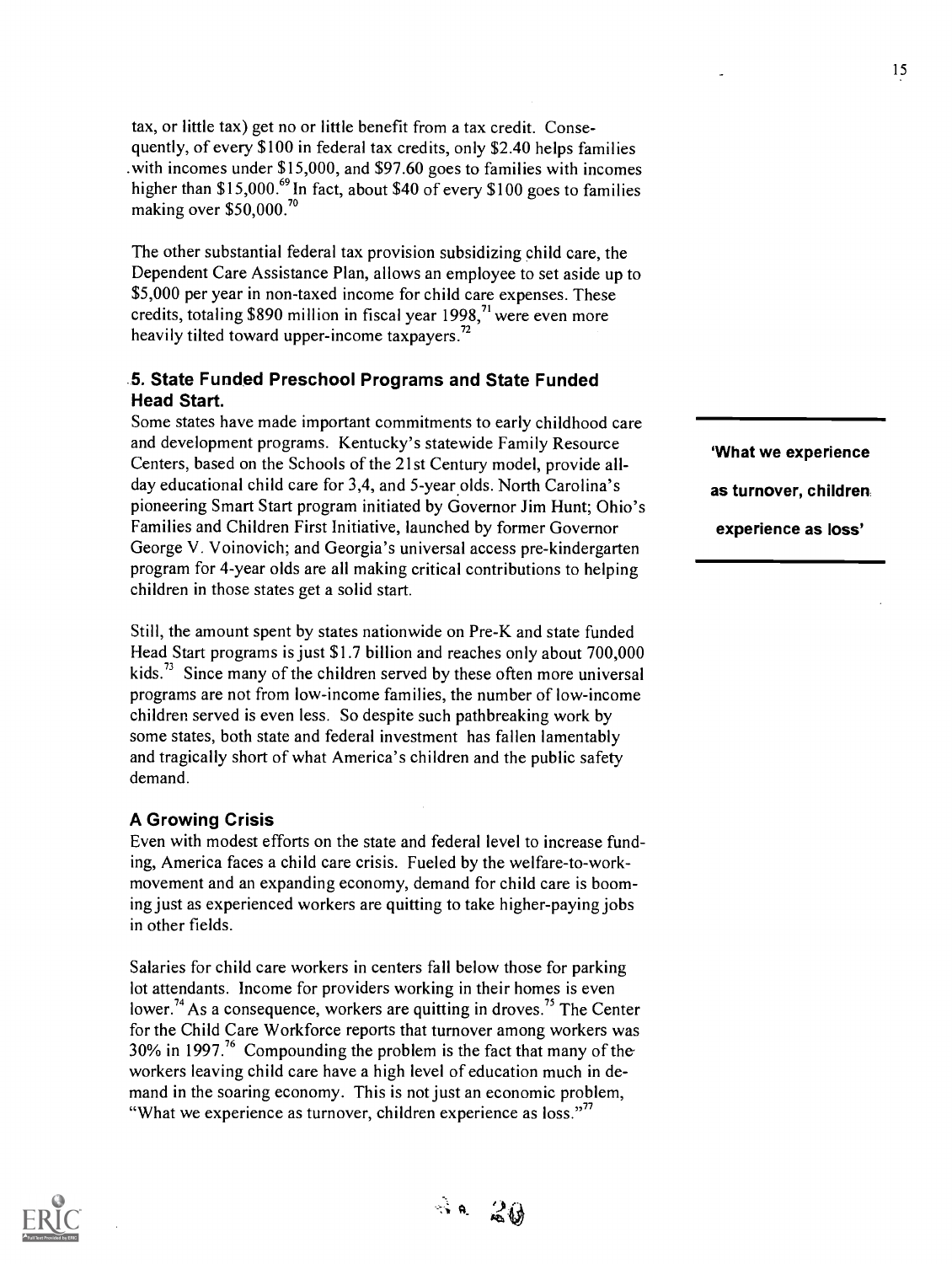![](_page_21_Figure_1.jpeg)

![](_page_21_Picture_2.jpeg)

24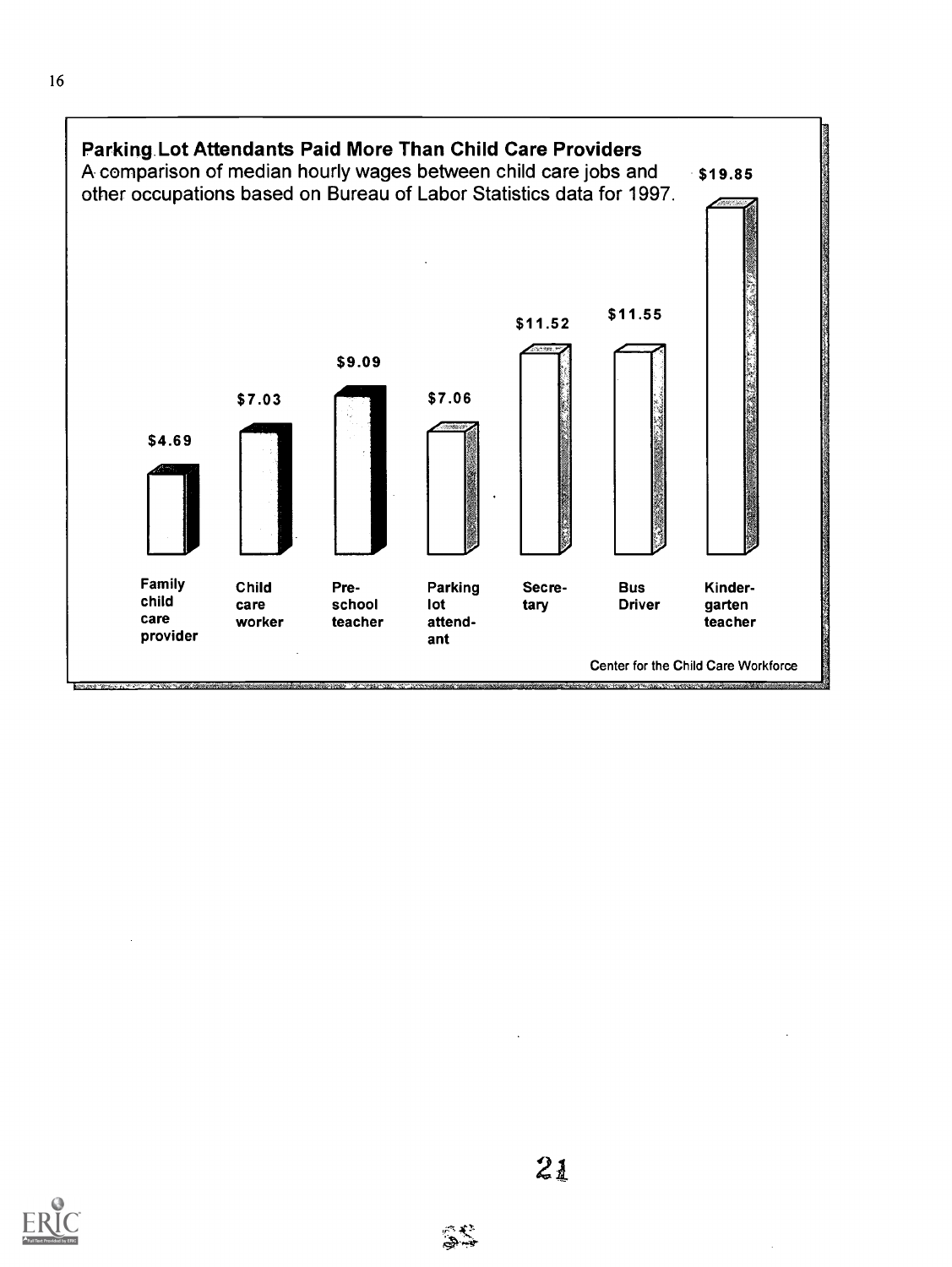# <sup>5</sup> Penny-Wise, Pound-Foolish Policy Choices: Wasting Money and Lives

Do investments like these in quality earlychildhood education bust budgets  $-$  or save money? Extensive analysis of the High/Scope Perry Preschool Preschool Program, and just released new results available from the ongoing, publicly-funded Chicago Child-Parent Centers demonstrate overwhelmingly that these are wise investments.

Rutgers University economist Steven Barnett has estimated that the High/Scope Perry Preschool Program produced nearly \$150,000 per participant in savings from reduced crime alone.<sup>78</sup> Even after discounting these savings to take into account interest which could have been earned on the preschool investment while the High/ Scope toddlers were growing up, Barnett concluded that the net savings were more than \$70,000 per participant in crime-related savings alone, and a total of \$88,000 once welfare, tax and other savings are included.<sup>79</sup>

In short, every dollar invested in the High/Scope Perry program returned \$7.16 to the public. These savings count only the benefits to the public at large — in reduced costs of crime, welfare and remedial education and in added revenues from taxes paid when the preschoolers became adult workers—without even taking into account the enormous direct benefits to the kids themselves.<sup>80</sup>

Barnett estimates that the cost to society of failing to provide at least two years of quality early-childhood care and education to low-income children is approximately \$100,000 per child, totaling about \$400 billion for all poor children now under five.<sup>78</sup>

A recent RAND Corporation study found that even after excluding all benefits to crime victims and other citizens, and discounting to account for alternative investments, savings to government alone from providing the High/Scope services would come to twice the program's costs."

Economists, looking at this, other research and their own analyses had concluded that spending on early childhood programs are among the best investments government can make in education. As James Heckman at the University of Chicago put it, "Skills [including social skills] acquired early on make later learning easier."<sup>83</sup> William Gale and Isabel

 $r >$ 

#### Educational Child Care Saves Taxpayers' Money .

Even after accounting for inflation, over seven dollars was saved by the public for every dollar invested in a preschool and home visitation program.

![](_page_22_Picture_10.jpeg)

`Investing in early childhood education provides government and society with estimated rates of return that would make a venture capitalist envious'

![](_page_22_Picture_13.jpeg)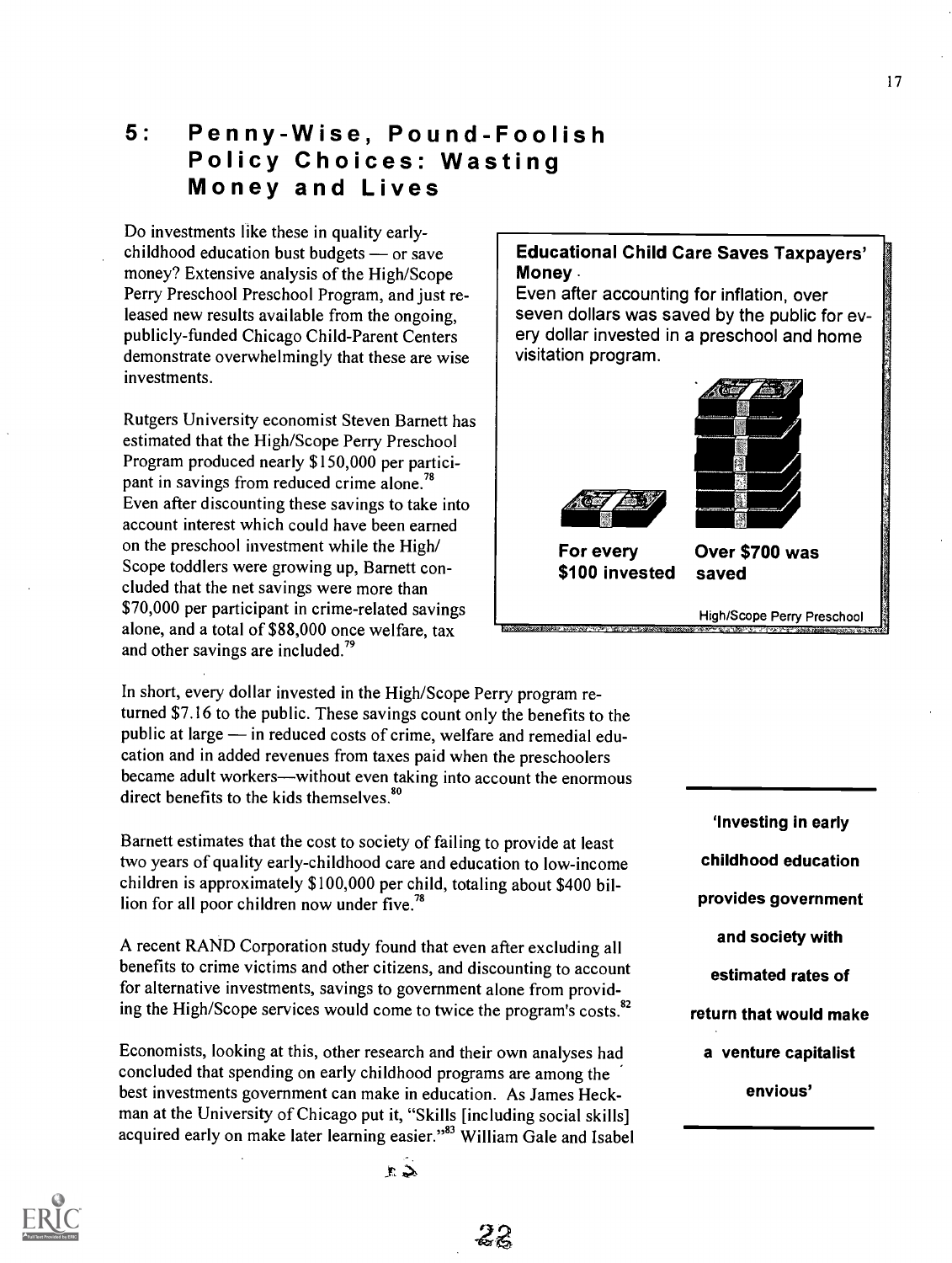V. Sawhill of the Brookings Institution, wrote that investing in early childhood education provides government and society "with estimated rates of return that would make a venture capitalist envious."84

A 1997 study by Professor Mark A. Cohen of Vanderbilt University estimated that each high-risk youth prevented from adopting a life of crime could save the country between \$1.7 million and \$2.3 million.<sup>85</sup>

New Results: Just released results prove that similar savings can also be realized when quality early-childhood programs are brought to full scale. As briefly described earlier, Chicago's Child-Parent Center federal and state-funded program has been providing quality early childhood education and parent training to almost 100,000 at-risk kids since  $1967$ <sup>86</sup> A study followed almost 1,000 children attending the centers in 1985-86. Compared to very similar children who attended allday kindergartens but not the CPC preschool centers, by age 20 these children had 26% greater high school graduation rates, were held back in school 35% less often, and were nearly half as likely to have been arrested two or more times as a juvenile. The program saves the government, the public, and the participants combined, almost \$5 for every dollar invested. Savings to the government alone are \$2.31 for every dollar invested, and fully half of those savings come from preventing crime. When reduced adult crime and reduced welfare dependency savings are later included, the results should be even more positive.<sup>87</sup>

The Committee for Economic Development summed up the bottom line this way in calling for investments in educational child care programs:

"Education is an investment, not an expense. If we can ensure that all children are born healthy and develop the skills and knowledge they need to be productive, self-supporting adults, whatever is spent on their development and education will be returned many times over in higher productivity, incomes, and taxes, and in lower costs for welfare, health care, crime, and myriad other economic and social problems."<sup>88</sup>

The bottom line: investments in quality child development and afterschool programs are money-savers, not budget-busters.

"The question is not whether we can afford these programs, it is whether we can afford to jeopardize the safety of millions of Americans and saddle future generations with the cost of failing to make these proven investments today. When child care and after-school programs save dollars and cut crime, why shouldn't our federal and state governments provide the funding that will enable communities to get the job done?"

![](_page_23_Picture_7.jpeg)

 $23$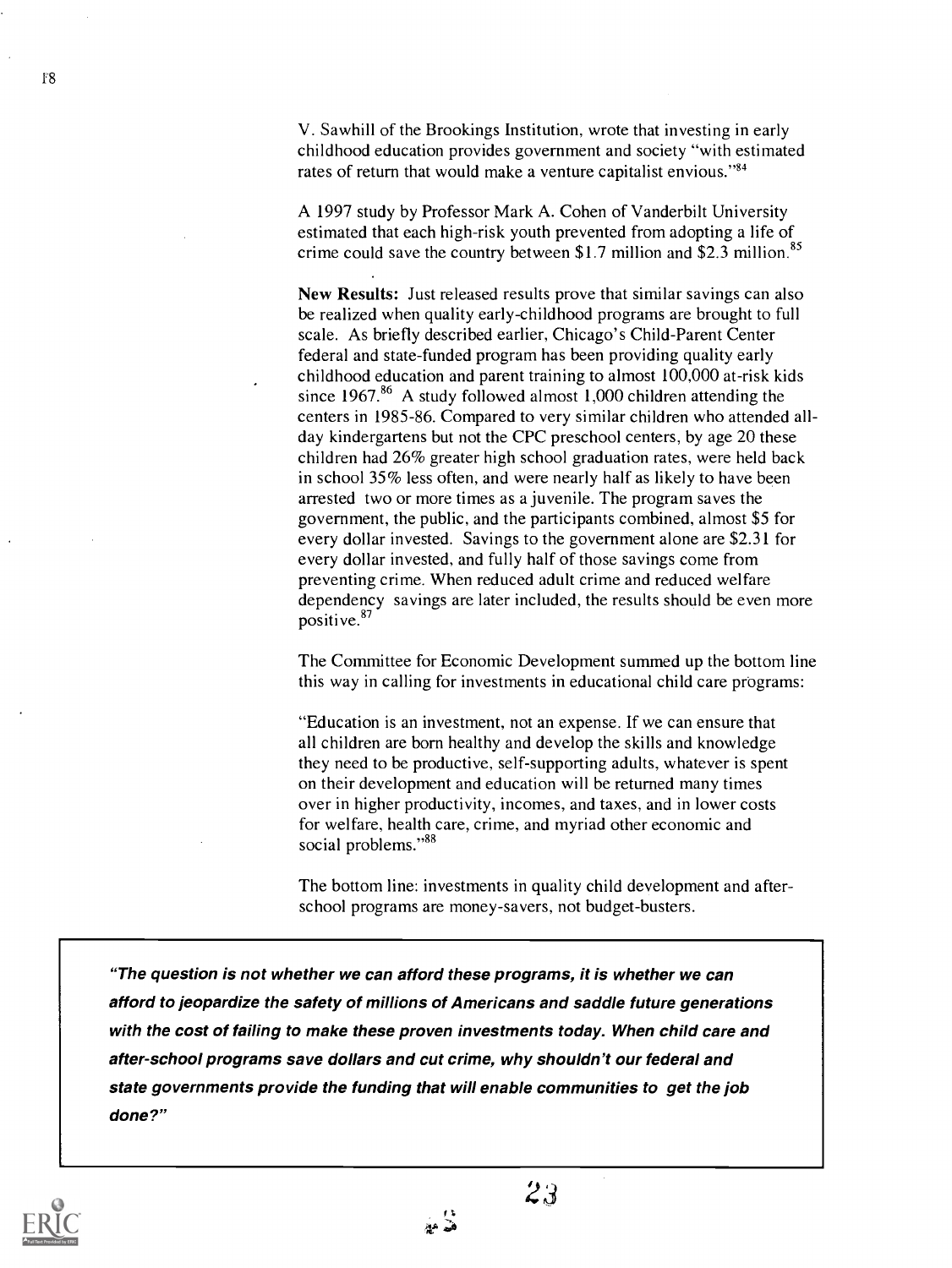19

# 6: From Experts in Child<br>Development and the Front<br>Lines of the Battle Against<br>Crime: A Call for Action

The people on the front lines fighting crime are less concerned with political ideology than with hard-nosed practical solutions. They insist on doing what really works to fight crime.

Everyone agrees, of course, that dangerous criminals need to be locked up. But the people who work day-in and day-out to track down, arrest, and prosecute criminals know that this vital defense is only a stop-gap measure. So do crime victims.

Today, hundreds of our nation's most distinguished police chiefs, sheriffs, prosecutors and crime victims have joined with experts in child development in calling on all public officials to protect the public safety by providing all infants, toddlers and preschool children access to quality child care at a price their parents can afford.

National and state law enforcement organizations have joined in the call for educational child care for all children. The Major Cities (Police) Chiefs organization, the Police Executive Research Forum, the National District Attorneys Association, The National Sheriffs Association, and law enforcement associations in Illinois, Iowa, Maine, New York, North Carolina, Rhode Island, Texas, Arizona and California have called on government to guarantee all kids access to child care as a necessary step to reduce crime.

That means child care with enough well-trained staff to ensure that young children receive the nurturing and stimulating environment they need to start school ready to succeed and to learn the core values that begin to develop in the first years of life. To be most effective in reducing crime, quality child care and development programs for at-risk families should be linked to parent education and family support.

At the federal level, this means we should be assuring that our most atrisk babies and toddlers receive the care they need from birth to age three through Early Head Start and other quality programs. It means we should be assuring that Head Start has enough funding to serve all the low-income children who need it, and provide full-day, high-quality, year-round care for the children of working parents. And it means sufficient increases in funding for educational child care programs so that all families will have the help they need to access quality care.

It means states should sharply increase their own investments in educational child care and development programs to help their children get the right start.

`We should be assuring that Head Start has enough funding to serve all the low-income children who need it, and provide full-day, high-quality, year-round care for the children of working parents '

![](_page_24_Picture_10.jpeg)

a.

 $24$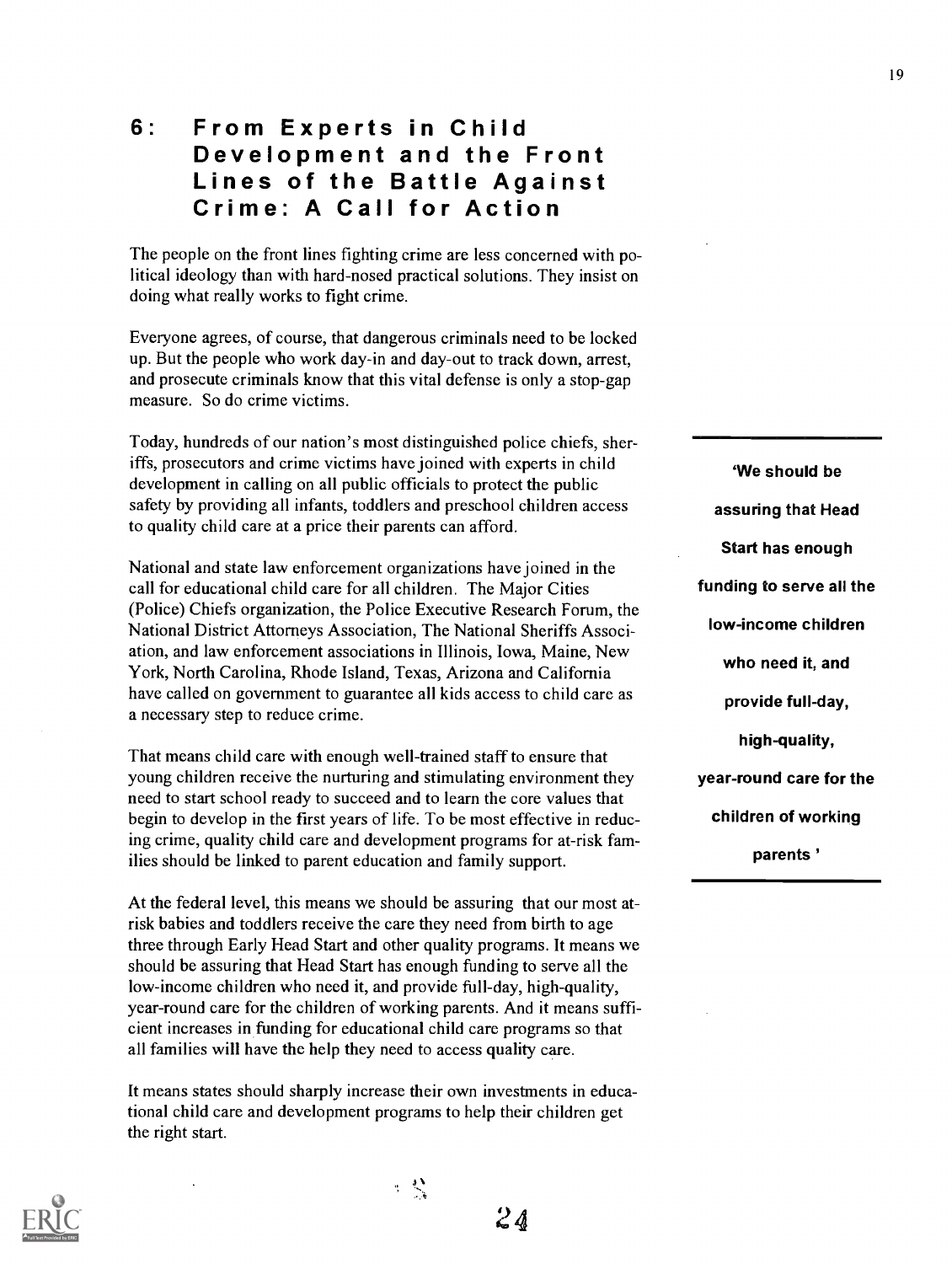#### Conclusion

'A gaping crime

'prevention deficit'

Our federal and state governments are falling far short of the investments in child care needed to meet their responsibility to protect the public safety. That shortfall is part of a gaping crime-prevention deficit that jeopardizes the safety of every American.

It is time that leaders at the state and federal levels lay out a plan to eliminate that deficit. No responsibility of federal and state governments is more fundamental than protecting the public safety.

That responsibility simply cannot be met without providing communities with the resources to assure that all families, especially those whose children are most at risk of going astray, have access to quality child care at a price they can afford.

"We need to start fighting crime in the high chair, not the electric chair."

George Sweat: former Police Chief of Winston-Salem, North Carolina

![](_page_25_Picture_8.jpeg)

![](_page_25_Picture_10.jpeg)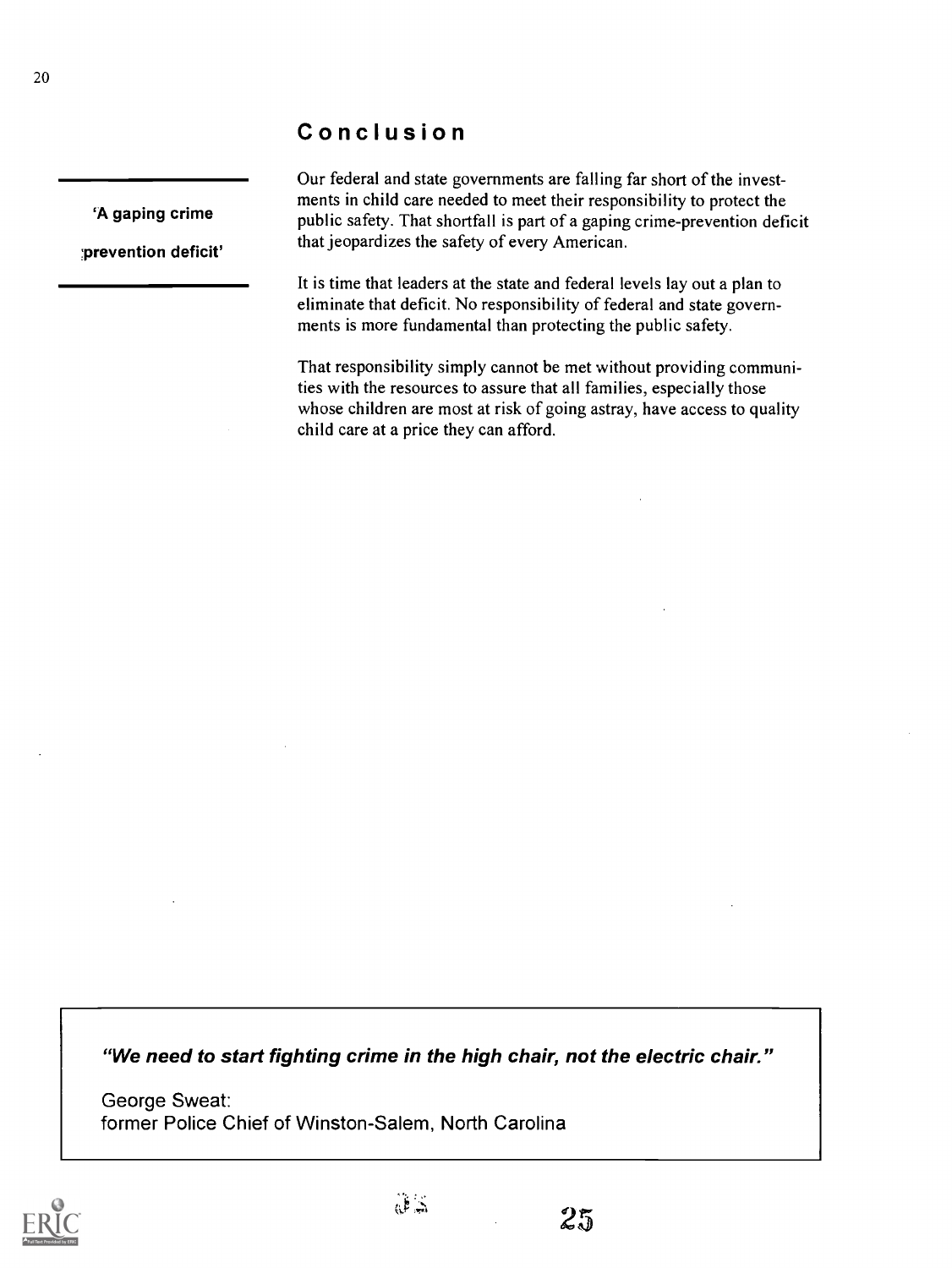#### Endnotes:

1 Fight Crime: Invest in Kids. "Poll of Police Chiefs conducted by George Mason University Professors Stephen D. Mastrofski and Scott Keeter." Washington, DC. November 1, 1999.

3. Bureau of Labor Statistics, Green Book, Washington, D.C. 1996.

4. Peisner-Feinberg. E.S.. et al.. "The Children of the Cost, Quality, and Outcomes Study Go to School," 1999, http:// www.fpg.unc.edu/~NCEDL/PAGES/cq.htm.

5. Barnett, W. S.. "Cost Benefit Analysis", in Schweinhart. L.J., Barnes. H.V., Weikart, D.P.. Significant Benefits: (The High/Scope Press, 1993), pp. 161-162. and, Karoly, L.A., Greenwood. P.W., Everingham, S.S., Hoube, J.. Kilburn, R.M., Rydell, C.P.; Sanders M., Chiesa, J.. "Investing in Our Children: What We Know and Don't Know About the Costs and Benefits of Early Childhood Inter- \*ventions," RAND. Santa Monica CA. 1998.

6. Numerous studies demonstrate the role of educational child care in preventing problem behaviors at later ages in a child's development. See for example: Peisner-Feinberg, E.S.. et al.. "The Children of the Cost. Quality, and Outcomes Study Go to School," 1999, http://www.fpg.unc.edu/~NCEDL/PAGES/cq.htm. Further research has shown that school-age children with problem behaviors are at higher risk to become criminals, for example: Ensminger, M.E., Kellam. S.G.. and Rubin, B.R. (1983). "School and Family Origins of Delinquency: Comparisons by Sex." In K.T.. Van Dusen & S.A. Mednick (Eds.), Prospective Studies of Crime and Delinquency. (pp. 73097). Boston, MA: Kluwer-Nijhoff.; Tremblay, R.E., Kurtz, L., Masse, L.C., Vitaro, F.. & Pihl, R.O. "A bimodal Intervention for Disruptive Kindergarten Boys; Its Impact Through Mid-adolescence. Unpublished manuscript. Montreal: University of Montreal, Research Unit on Children's Psycho-Social Maladjustment. 1994: and Elliott, D.S., Hamburg. B.A.. Williams. K.R.. Violence in American Schools. New York. NeW York, Cambridge University Press. 1998. Two of the studies that tracked at-risk children in model pre-school programs into their crime-prone years found strong evidence (discussed in this report) that later crime and violence can be prevented by these early-childhood programs: Lally, J.R., Mangione, P.L., and Honig, A.S., "The Syracuse University Family Development Research Program: Long-Range Impact of an Early Intervention with Low-Income Children and Their Families." In D.R. Powell (Ed.), Parent Education as Early Childhood Intervention: Emerging Directions in Theory, Research and Practice (pp. 79-104). Norwood, NJ: Ablex Publishing Corp (1988): and, Schweinhart, L. J., Barnes, H.V., Weikart, D.P., Significant Benefits: The High/Scope Perry Preschool Study Through Age 27 (Ypsilanti, Ml: High/Scope Press, 1993). For an overview of the issues and research, see also the book: Karr-Morse, R., Wiley M.S., Ghosts from the Nursery: Tracing the Roots of Violence, Atlantic Monthly Press. New York, 1997.

7. Schweinhart, L. J., Barnes, H.V., Weikart, D.P., Significant Benefits: The High/Scope Perry Preschool Study Through Age 27 (Ypsilanti, MI: High/Scope Press, 1993).

8. Reynolds, A.J., et al., "Long-Term Effects of Participation in the Title I Chicago Child-Parent Centers", Symposium Presentation at the Biennieal Meeting of the Society for Research on Adolescence, Chicago IL, March 30, 2000.

9. Peisner-Feinberg, E.S., et al., "The Children of the Cost, Quality, and Outcomes Study Go to School," 1999, http:// www.fpg.unc.edu/~NCEDL/PAGES/cq.htm.

10. Schulman, K., and Adams, G., Issue Brief; The High Cost of Child Care Puts Quality Care Out of Reach for Many Families., Children's Defense Fund, Washington, D.C., 1998.

11. Blank, H., Schulman, K., Ewen, D., Key Facts: Essential Information About Child Care, Early Education, and School-Age Care, Children's Defense Fund, Washington, D.C., November 1999.

![](_page_26_Picture_12.jpeg)

![](_page_26_Picture_13.jpeg)

![](_page_26_Picture_15.jpeg)

<sup>2</sup> Ibid.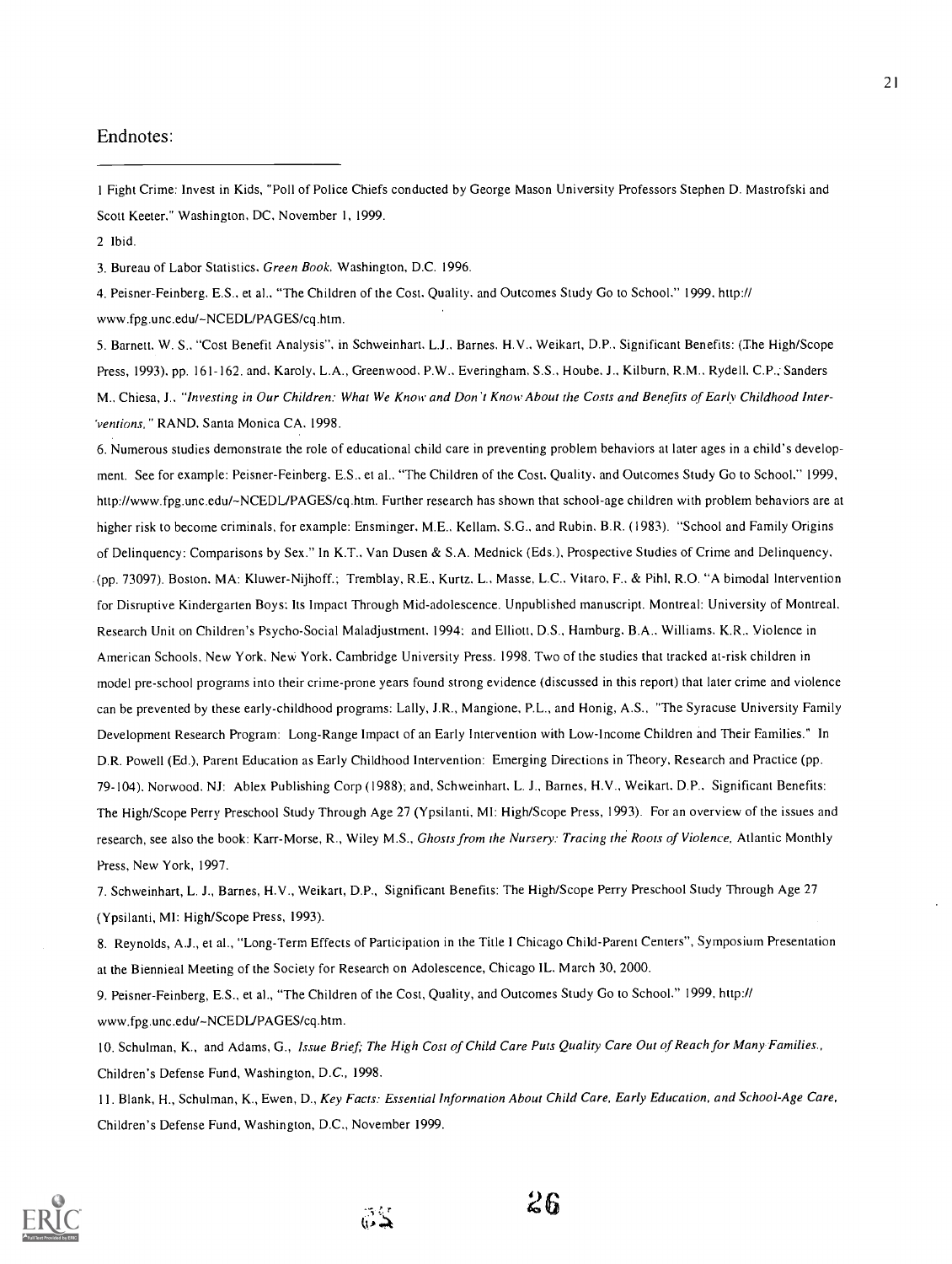22

12. Ibid.

13. Department of Health and Human Services, Access to Child Care for Low-Income Working Families, Department of Health and Human Services, Washington, D.C. 1999.

14. Blank, H., Schulman, K., Ewen, D., Key Facts: Essential Information About Child Care, Early Education, and School-Age Care, Children's Defense Fund, Washington ,D.C., November 1999.

15. Ibid.

16. Barnett, W. S., "Cost Benefit Analysis", in Schweinhart, L.J., Barnes, H.V., Weikart, D.P., Significant Benefits: (The High/Scope Press, 1993), pp. 161-162.

17. Reynolds, A.J., et al., "Long-Term Effects of Participation in the Title I Chicago Child-Parent Centers", Symposium Presentation at the Biennieal Meeting of the Society for Research on Adolescence, Chicago IL, March 30, 2000.

18. Committee for Economic Development, Research and Policy Committee, "The Unfinished Agenda: A New Vision for Child Development and Education" (New York: Committee for Economic Development, 1991), pp. 27-28.

19. Carnegie Task Force on Meeting the Needs of Young Children, Starting Points: Meeting the Needs of Our Youngest Children (New York: Carnegie Corporation of New York, 1994), p. 8.

20. Yoshikawa, H., "Long-Term Effects of Early Childhood Programs on Social Ooutcomes and Delinquency," Long Term Outcomes of Early Childhood Programs, The Future of Children, Vol. 5, No. 3 (Winter 1995), pp. 56,59: Zigler, E., and Styfco, S.J., "Can Early Childhood Intervention Prevent Delinquency? A Real Possibility, " Constructive and Destructive Behavior: Implications for Family, School and Society (forthcoming), pp. 25-27.

21. Schweinhart, L. J., Barnes, H.V., Weikart, D.P., Significant Benefits: The High/Scope Perry Preschool Study Through Age 27 (Ypsilanti, MI: High/Scope Press, 1993). More than 1/3 (35%) of the control group, but only 1/14 (7%) of the preschooled group, had been arrested more than four times by age 27. Among males, nearly half (49%) of the control group, but less than 1/8 of the preschooled group, had more than four arrests by age 27.

22. Lally, J.R., Mangione, P.L., and Honig, A.S., "The Syracuse University Family Development Research Program: Long-Range Impact of an Early Intervention with Low-Income Children and Their Families," in D.R. Powell (Ed.), Parent Education as Early Childhood Intervention: Emerging Directions in Theory, Research and Practice (pp. 79-104), Norwood, NJ: Ablex Publishing Corp (1988). For this purpose, "delinquency" means conduct which would be considered criminal if committed by an adult.

23. Schweinhart, L. J., Barnes, H.V., Weikart, D.P., Significant Benefits: The High/Scope Perry Preschool Study Through Age 27 (Ypsilanti, MI: High/Scope Press, 1993)..

24. Ibid.

25. Ibid.

26. FPG-UNC Smart Start Evaluation Team, "Smart Start: A Six County Study of the Effects of Smart Start Child Care on Kindergarten Entry Skills," Frank Porter Graham Child Development center Smart Start Evaluation Team, North Carolina, September 1999. 27. Ibid.

28. Ensminger, M.E., Kellam, S.G., and Rubin, B.R., "School and Family Origins of Delinquency: Comparisons by Sex." In K.T., Van Dusen & S.A. Mednick (Eds.), Prospective Studies of Crime and Delinquency, (pp. 73097), (1983) Boston, MA; Kluwer-Nijhoff.; Tremblay, R.E., Kurtz, L., Masse, L.C., Vitaro, F., & Pihl, R.O. (1994) . "A Bimodal Intervention for Disruptive Kindergarten Boys; Its Impact Through Mid-adolescence. Unpublished manuscript. Montreal: University of Montreal, Research Unit on Children's Psycho-Social Maladjustment; and Elliott, D.S., Hamburg, B.A., Williams, K.R., Violence in American Schools, New York, New York, Cambridge University Press, 1998.

![](_page_27_Picture_18.jpeg)

27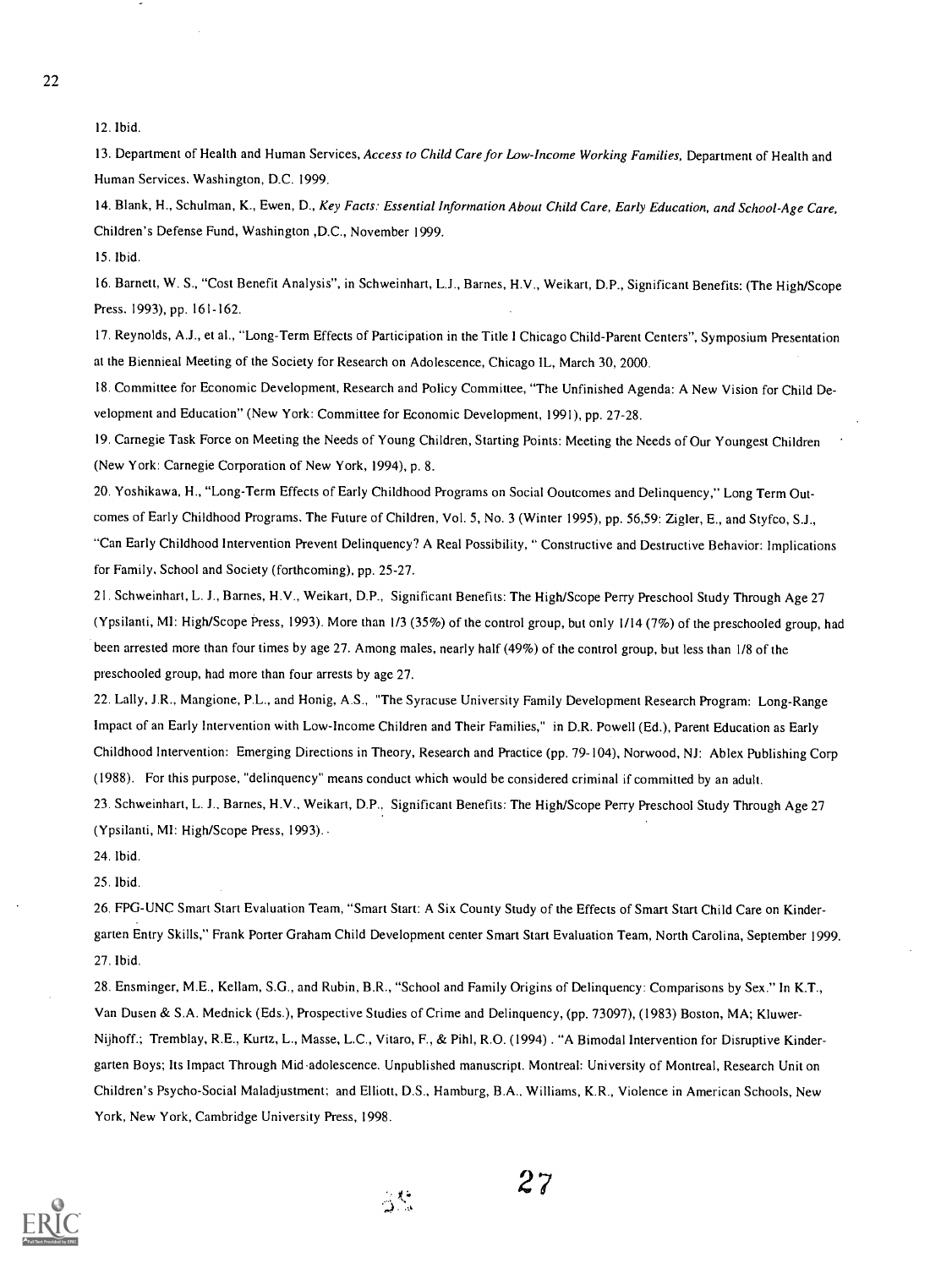29. Peisner-Feinberg. E.S., et al., "The Children of the Cost, Quality, and Outcomes Study Go to School," 1999, http:// www.fpg.unc.edu/-NCEDL/PAGES/cq.htm.

30. Reynolds, A.J., et al., "Long-Term Effects of Participation in the Title I Chicago Child-Parent Centers", Symposium Presentations at the Biennieal Meeting of the Society for Research on Adolescence, Chicago IL, March 30, 2000.

31. Shore, R., "Rethinking the Brain: New Insights into Early Development" Families and Work Institute, 1997, p. 27.

32. Oral statement of Donna Klein, Congressional Staff Briefing on School-Age Care, January 13, 1998.

33. Peisner-Feinberg, E.S., et al., "The Children of the Cost, Quality, and Outcomes Study Go to School," 1999, http:// www.fpg.unc.edu/-NCEDUPAGES/cq.htm.

34. Carnegie Task Force on Learning in the Primary Grades, Years of Promise: A Comprehensive Strategy for America's Children (New York: Carnegie Corporation of New York, 1996), p. 69,

35. Committee for Economic Development, Research and Policy Committee, The Unfinished Agenda: A New Vision for Child Development and Education (New York: Committee for Economic Development, 1991), pp. 27-28.

36. Yoshikawa, H., "Long-Term Effects of Early Childhood Programs on Social Outcomes and Delinquency," Long Term Outcomes of Early Childhood Programs: The Future of Children, Vol. 5, No. 3 (Winter 1995), p. 68.

37. Carnegie Task Force on Meeting the Needs of Young Children, supra, n.71, p.49. see also: Peisner-Feinberg, E.S., et al., "The Children of the Cost, Quality, and Outcomes Study Go to School," 1999, http://www.fpg.unc.edu/-NCEDUPAGES/cq.htm.

38. Cost, Quality, and Outcomes Study Team, "Cost, Quality, and Child Outcomes in Child Care Centers: Key Findings and Recommendations, Young Children, May 1995, p. 40-44.

39. Ibid.

40. Galinsky, E., et al. The Study of Children in Family Child Care and Relative Care: Highlights of Findings, Families and Work Institute, New York, 1994.

41 Ibid, and Peisner-Feinberg, E.S., et al., "The Children of the Cost, Quality, and Outcomes Study Go to School," 1999, http:// www.fpg.unc.edu/-NCEDUPAGES/cq.htm.

42. Committee for Economic Development, Research and Policy Committee, The Unfinished Agenda: A New Vision for Child Development and Education (New York: Committee for Economic Development, 1991), p. 31.

43. Schulman, K., Adams, G., "Issue Brief: The High Cost of Child Care Puts Quality Care Out of Reach for Many Families," Children's Defense Fund, Washington, D.C., December, 1998.

44. Carnegie Task Force on Meeting the Needs of Young Children, Starting Points: Meeting the Needs of Our Youngest Children (New York: Carnegie Corporation of New York, 1994), p. 4.

45. Ibid.

46. Schulman, K., Adams, G., "Issue Brief: The High Cost of Child Care Puts Quality Care Out of Reach for Many Families," Children's Defense Fund, Washington, D.C., December 1998.

47. Ibid.

48. Carnegie Task Force on Meeting the Needs of Young Children, supra, 71.

49. Cost, Quality, and Outcomes Study Team, "Cost, Quality, and Child Outcomes in Child Care Centers: Key Findings and Recome mendations, Young Children, May 1995; and Galinsky, E., et al. The Study of Children in Family Child Care and Relative Care: Highlights of Findings, Families and Work Institute, New York, 1994.

50. One-third of all child care teachers leave their centers each year. "Profile: The Child Care Work Force (Washington, DC,: National Center for the Early Childhood Work Force, 1998). That is five times the turnover rate reported for public school teachers and...

![](_page_28_Picture_22.jpeg)

 $\frac{1}{2}$  ,  $\frac{1}{2}$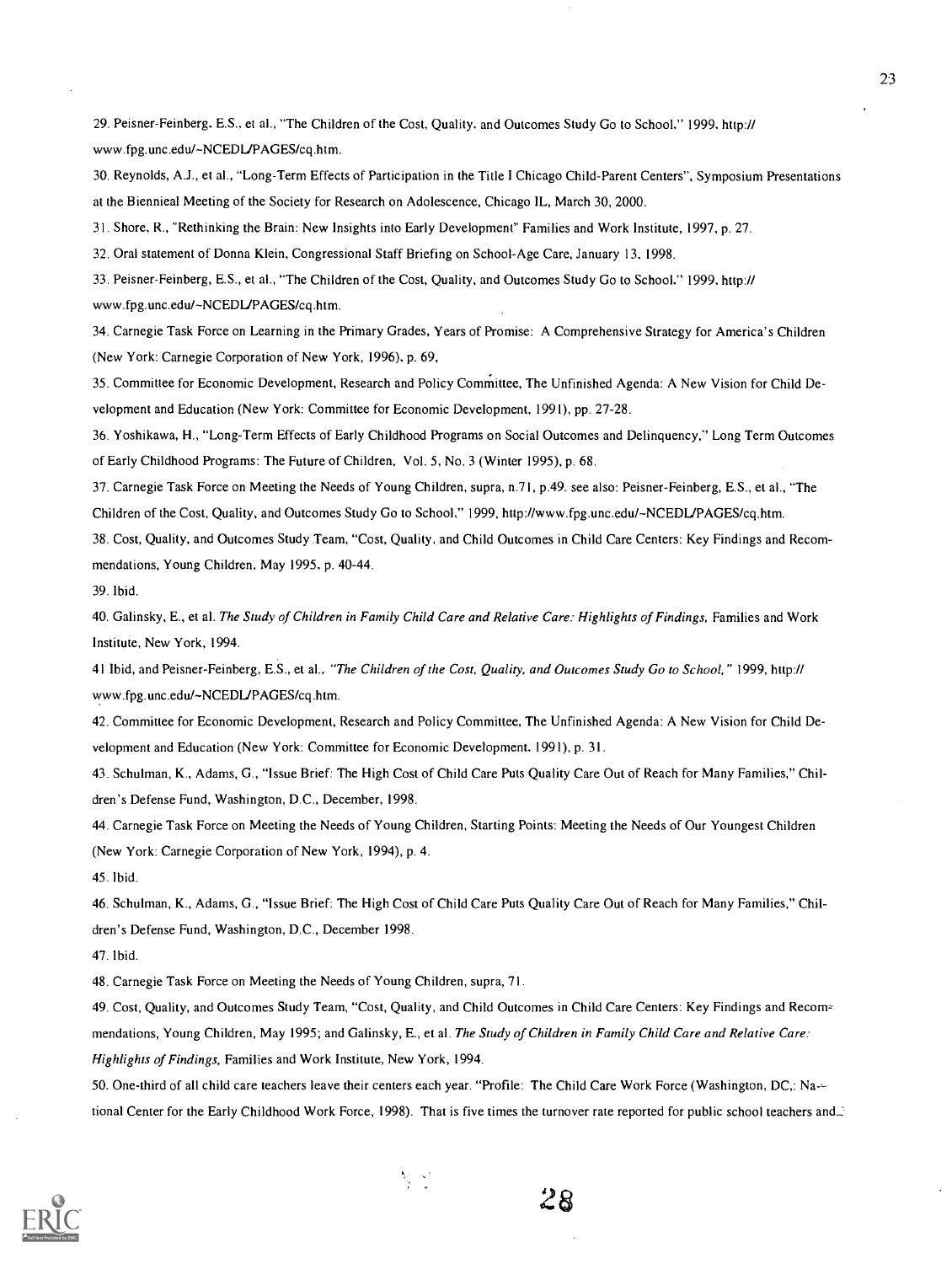three times the annual turnover reported by U.S companies overall. Carnegie Task Force on Meeting the Needs of Young Children, Starting Points: Meeting the Needs of Our Youngest Children (New York: Carnegie Corporation of New York, 1994), p. 55. 51. Department of Health and Human Services, "Access to Child Care for Low-Income Working Families," Washington, D.C. 1999,

52. Blank, H., Schulman, K., Ewen, D., Key Facts: Essential Information About Child Care, Early Education, and School-Age Care, Children's Defense Fund, Washington. D.C., November, 1999.

53. Peisner-Feinberg, E.S., et al., "The Children of the Cost, Quality, and Outcomes Study Go to School," 1999, http://

www.fpg.unc.edu/-NCEDUPAGES/cq.htm.; Carnegie Task Force on Learning in the Primary Grades, Years of Promise: A Comprehensive Strategy for America's Children (New York: Carnegie Corporation of New York, 1996), p. 57; Packard Foundation, The

Future of Children: Long-Term Outcomes of Early Childhood Programs, Vol. 5, No. 3 (Los Altos, CA: Center for the Future of Children, The David and Lucille Packard Foundation, Winter 1995), p. 8; Cost, Quality, and Outcomes Study Team, "Cost, Quality, and Child Outcomes in Child Care Centers: Key Findings and Recommendations, Young Children, May 1995, p. 4.

54. Adams, G.C., Poersch, N.O., Key Facts about Child care and early education: A Briefing Book, Children's Defense Fund, Washington. D.C.. 1997, p. C-4.

55. Carnegie Task Force on Learning in the Primary Grades, Years of Promise: A Comprehensive Strategy for America's Children (New York: Carnegie Corporation of New York, 1996), p. 57.

56. Boyer, E.L., "Ready to Learn: a Mandate for the Nation, Carnegie Foundation for the Advancement of Teaching, New Jersey, 1991.

57. Committee for Economic Development, Research and Policy Committee, The Unfinished Agenda: A New Vision for Child Development and Education (New York: Committee for Economic Development, 1991), p. 16.

58. Council of Economic Advisors, The Economics of Child Care (Washington, DC: Executive Office of the President, Council of Economic Advisors, December 1997), unnumbered table following p. 4.

59. The only significant requirements are: a) that the state establish reimbursement rates that allow children receiving assistance to have access to child care comparable to other children; and b) that at least 4% of the funds be spent on activities of the state's choosing to improve the quality and supply of child care. States typically use these funds to support training for child care providers, resource and referral agencies that train and recruit providers and help families find care, and grants and loans to providers and to mothers. See Children's Defense Fund, "Federal and State Government, Partners in Child Care," p. 1.

60. Department of Health and Human Services, "Access to Child Care for Low-Income Working Families," Washington, D.C. 1999, www.acf.dhhs.gov/news/ccreport.htm.; see also. Schulman, K., Blank, H., Ewen, D., Seeds of Success: State Prekindergarten Initiatives 1998-1999, Children's Defense Fund, Washington, D.C., September, 1999; and General Accounting Office, Education and Care: Early Childhood Programs and Services for Low-Income Families, General Accounting Office, Washington, D.C., November 1999.

61. Urban Institute, "Services for Low-Income Children" (1997), p. 2.

62. Ibid., p. 5.

63. Schumacher, R., Greenberg, M., "Child Care After Leaving Welfare: Early Evidence from State Studies", Center for Law and Social Policy, Washington D.C.., 1999.

64. From a conversation by one of the authors with researchers at the Head Start Bureau, 1/5/00.

65. Ibid.

66. General Accounting Office, "Education and Care: Early Childhood Programs and Services for Low-Income Families," General Accounting Office, Washington D.C., November 1999.

![](_page_29_Picture_18.jpeg)

29

www.acf.dhhs.gov/news/ccreport.htm.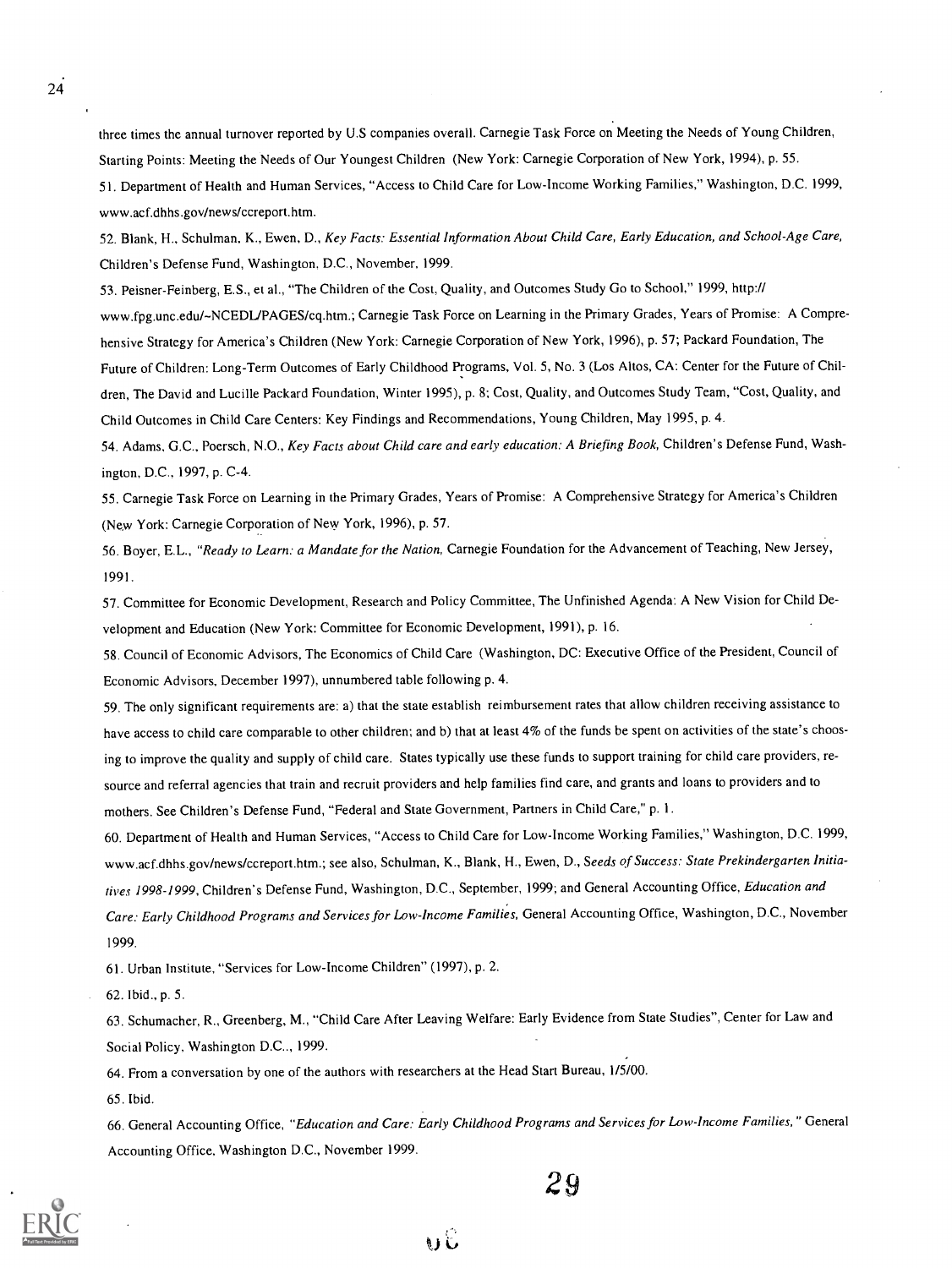67. Based on data provided by Janet Holtzblatt of the Treasury Department. For 1995, \$383,763,000 in tax credits were forgone for 2,657,255 filers with incomes under \$40.000. That equals \$409 per filer.

68. Blank. H. Schulman. K.. Ewen, D.. Key Facts: Essential Information About Child Care, Early Education. and School-Age Care. Children's Defense Fund. Washington D.C.. November 1999.

69. Based on 1995 data provided by Janet Holtzblatt of the Treasury Department.

70. Mitchell. A.. Stoney. L.. Dicheter. HI, Financing Child Care in the United States: An Illustrative Catalog of Current strategies. Ewing Marion Kauffman Foundation and the Pew Charitable Trust. 1997.

71. Coiuncil of Economic Advisors. The Economics of child Care. Exectuvie Office of the President. Councild of Economic Advisors. Washington. D.C.. December 1997. table following p.4.

72. Carnegie Task Force on Learning in the Primary Grades. Years of Promise: A Comprehensive Strategy for America's Children (New York: Carnegie Corporation of New York, 1996)

73. Schulman. K.. Blank. K.. Ewen. D.. Seeds of Success: State Prekindergarten Initiatives 1998-1999. Children's Defense Fund. September. 1999.

74. Center for the Child Care Workforce. "Current Data on Child Care Salaries and Benefits in the United States." Center for the Child Care Workforce. Washington, D.C.. March 1999.

75. Salmon. J.L.. "For Many Children. Nowhere to Go: High Demand. Low Wages Put the Squeeze on Child-Care Providers." The Washington Post, p.A1, September 19. 1999.

76. National Center for the Early Childhood Work Force. "Profile: The Child Care Work Force." Washington. DC.:. 1998.

77. Quote from Deborah Philips. child development expert.

78. Barnett. W. S.. "Cost Benefit Analysis". in Schweinhart, L.J.. Barnes. H.V.. Weikart. D.P.. Significant Benefits: (The High/Scope Press. 1993). pp. 161-162.

79. Ibid.

80. Ibid.

81. Barnett, W. S.. "Long-Term Effects of Early Childhood Programs on Cognitive and School Outcomes." The Future of Children. Vol 5. No. 3. Winter 1995. p.45.

82. Karoly. L.A.. Greenwood, P.W.. Everingham. S.S.. Hoube. J., Kilburn. R.M.. Rydell, C.P.. Sanders M.. Chiesa. J.. "Investing in Our Children: What We Know and Don't Know About the Costs and Benefits of Early Childhood Interventions," RAND, Santa Monica CA. 1998.

83. Heckman. J.J.. "Policies to Foster Human Capital" Working Paper 7288, National Bureau of Economic Research. Cambridge. MA, August, 1999.

84. Gale, W., Sawhill, I.V., "The Best Return on the Surplus" The Washington Post, Opinion Page. 2/17/99.

 $\mathcal{A}$ 

85. Cohen, M. A., "The Monetary Value of Saving a High Risk Youth," July 1997 (unpublished). (Permission for use granted by Professor Cohen).

86. Miedel, W.T.. Parent Involvement in Children's Education and Educational Attainment: Is There a Connection?" Symposium Presentation at the Biennieal Meeting of the Society for Research on Adolescence, Chicago IL, March 30, 2000.

87. Reynolds. A.J.. et al.. "Alterable Predictors of Educational Attainment in the Chicago Longitudinal Study" and "Long-Term Effects of Participation in the Title I Chicago Child-Parent Centers", Symposium Presentations at the Biennieal Meeting of the Society for Research on Adolescence, Chicago IL, March 30, 2000.

88. Committee for Economic Development, Research and Policy Committee, The Unfinished Agenda: A New Vision for Child Development and Education (New York: Committee for Economic Development, 1991), pp. 27-28.

![](_page_30_Picture_22.jpeg)

 $\beta_{\boldsymbol{U}}$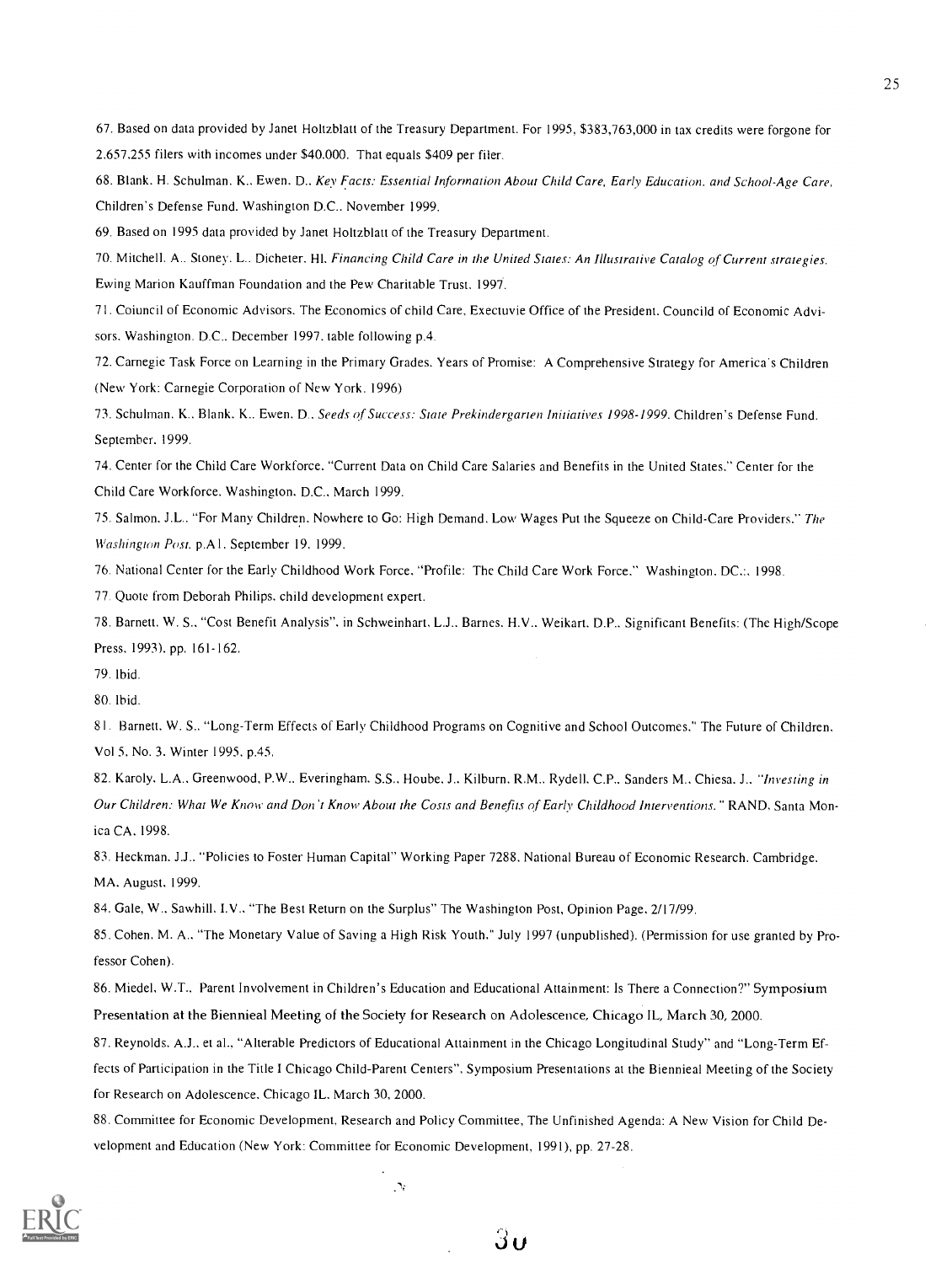## FIGHT CRIME: INVEST IN KIDS

## What

FIGHT CRIME: INVEST IN KIDS, founded in 1996, is a bipartisan, non-profit anti-crime organization led by America's best-known police chiefs, sheriffs, prosecutors and victims of violence.

## Who

FIGHT CRIME is led by National and State Advisory Committees that include over seven hundred police chiefs, sheriffs, prosecutors, and victims of violence. One of the founding members was former Attorney General Elliot Richardson. Present leaders include the presidents of the Fraternal Order of Police, the International Union of Police Associations, and the Police Executive Research Forum. The victims of violence include Marc Klass, whose daughter Polly was abducted and murdered in California, and Jean Lewis, president of the National Organization of Parents of Murdered Children.

FIGHT CRIME: INVEST IN KIDS' Crime and Violence Prevention Resource Council includes leading experts in criminology, child development and law enforcement.

## Resources available at www.fightcrime.org

FIGHT CRIME: INVEST IN KIDS' School and Youth Violence Prevention Plan. A four-point plan provides a roadmap for how public officials can dramatically reduce crime.

Smoking Reduction Impact of Early Childhood and After-School Programs Fact Sheet. A onepage fact sheet showing that after-school and early childhood programs also help to prevent smoking, teen pregnancy and drugs.

Crime-Prevention Impact of Investments in Children and Youth Graphs and PowerPoint Presentation. A PowerPoint and/or transparency presentation of the evidence showing effective programs for children reduce crime.

National Poll of Police Chiefs. The poll shows law enforcement's overwhelming support for crimeprevention programs such as: Head Start, educational child care, and after-school programs.

**Back-to-School public opinion poll.** A poll showing that increased funding for educational child care and after- school programs tie with Social Security and Medicare as a top priority for the public.

Juvenile Crime public opinion poll. A poll showing that the public wants more prevention programs in the fight against juvenile crime.

After School Crime or After School Programs: Tuning In to the Prime Time for Violent Juvenile Crime and Implications for National Policy. A report to the United States Attorney General.

![](_page_31_Picture_14.jpeg)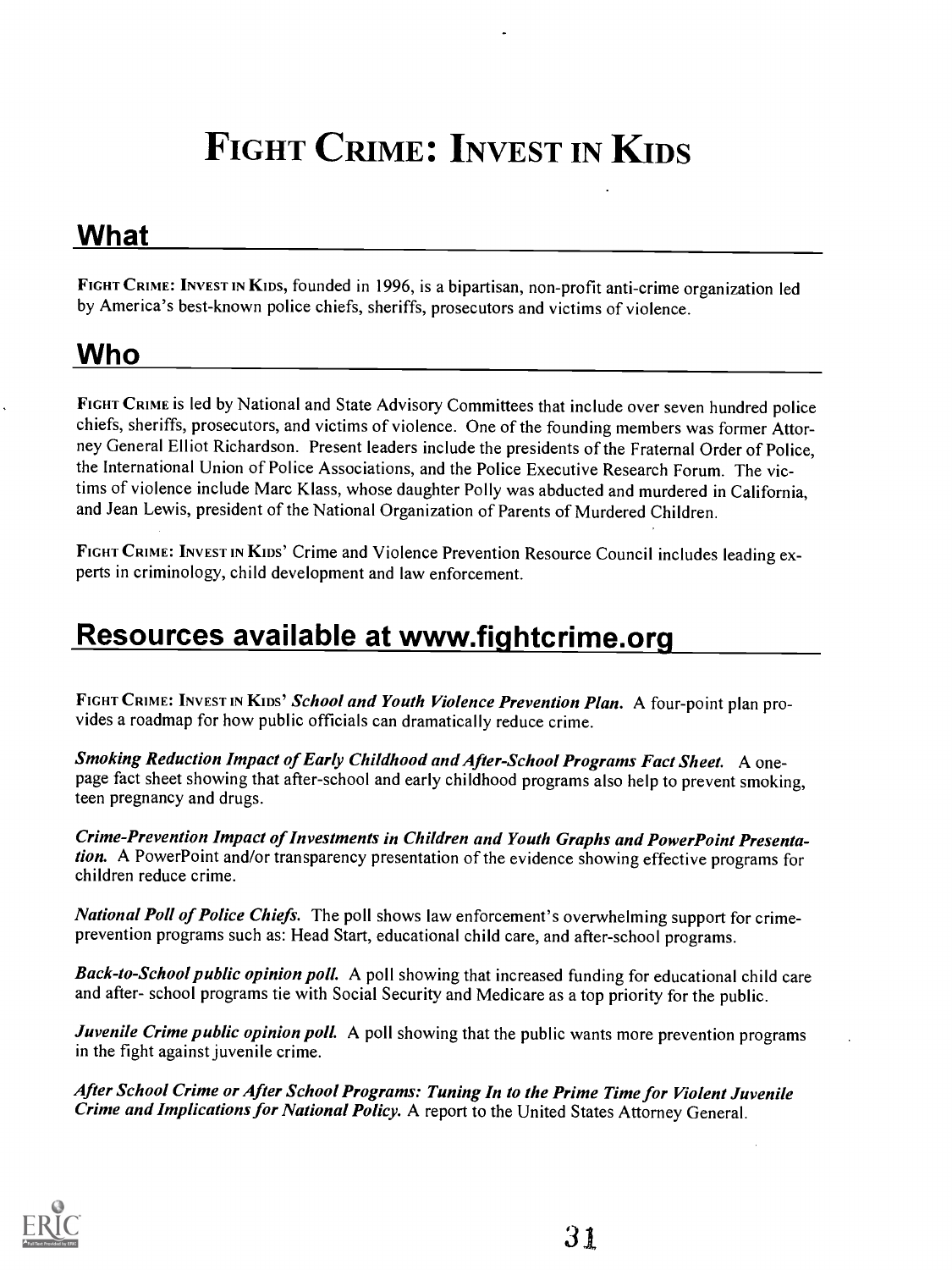## For more information on Fight Crime: Invest in Kids or to access our other reports contact us at:

www.fightcrime.org

![](_page_32_Picture_2.jpeg)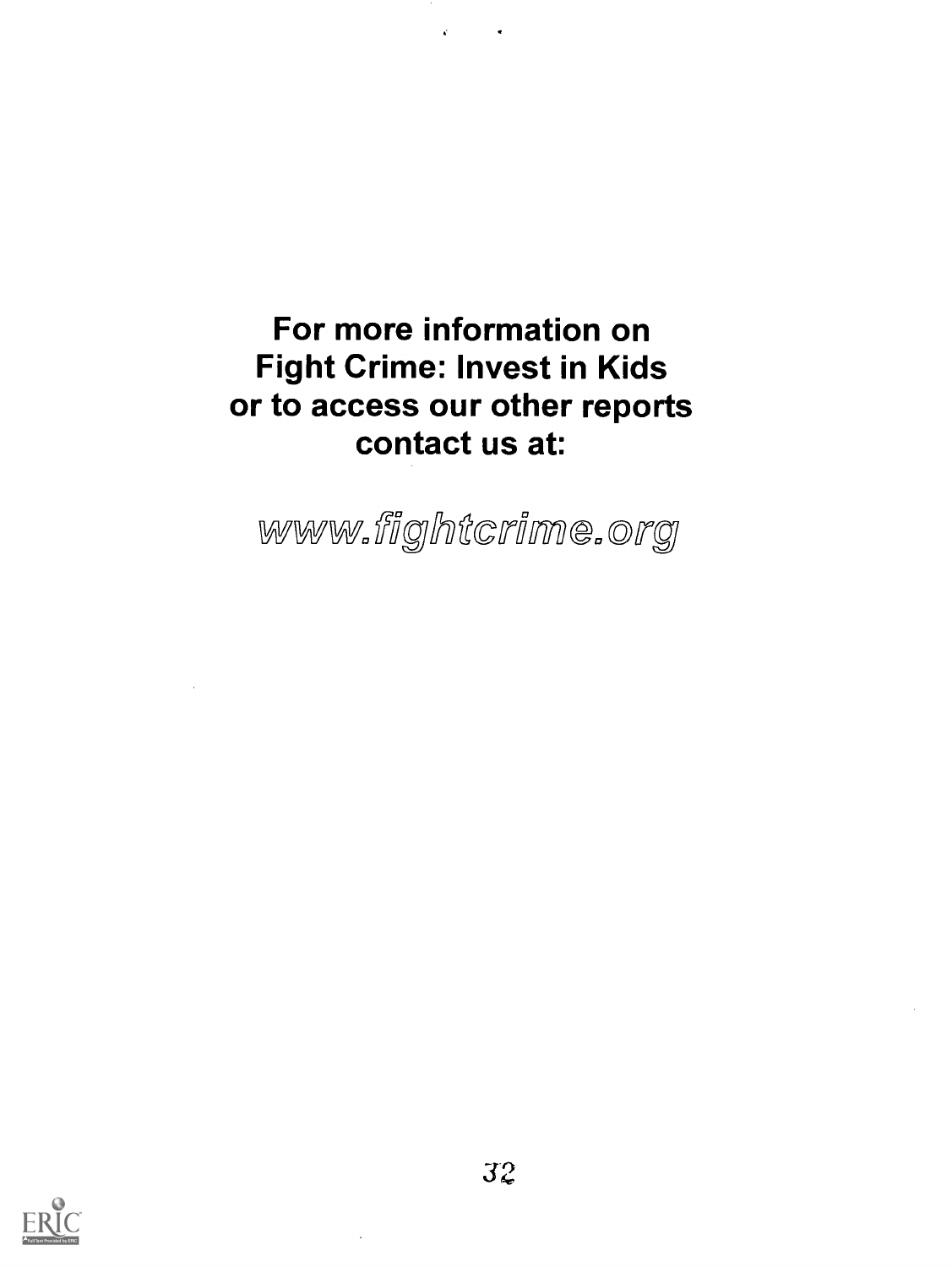![](_page_33_Picture_0.jpeg)

U.S. Department of Education

![](_page_33_Picture_2.jpeg)

Office of Educational Research and Improvement (OERI) National Library of Education (NLE) Educational Resources Information Center (ERIC)

## REPRODUCTION RELEASE

(Specific Document)

#### I. DOCUMENT IDENTIFICATION:

| 1. DUVUNIIII III<br>Title: America's Child Care Crisis: A Crime Prevention Tragedy |                                  |
|------------------------------------------------------------------------------------|----------------------------------|
| Author(s): Newman, 5., Brazelton, T.B., Zigler, E., et al.                         |                                  |
| Corporate Source:<br>Fight Crime: Invest in Kids                                   | <b>Publication Date:</b><br>2000 |

#### II. REPRODUCTION RELEASE:

C

C

ſ

In order to disseminate as widely as possible timely and significant materials of interest to the educational community, documents announced in the monthly abstract journal of the ERIC system, Resources in Education (RIE), are usually made available to users in microfiche, reproduced paper copy, and electronic media, and sold through the ERIC Document Reproduction Service (EDRS). Credit is given to the source of each document, and, if and electronic media, and sold through the ERIC Document Reproduction Service (E reproduction release is granted, one of the following notices is affixed to the document.

If permission is granted to reproduce and disseminate the identified document, please CHECK ONE of the following three options and sign at the bottom

| of the page.                                                                                                                                                     | The sample sticker shown below will be                                                                                                                                                                                                                                                                                                                                                                                                                                                                            | The sample sticker shown below will be                                                             |
|------------------------------------------------------------------------------------------------------------------------------------------------------------------|-------------------------------------------------------------------------------------------------------------------------------------------------------------------------------------------------------------------------------------------------------------------------------------------------------------------------------------------------------------------------------------------------------------------------------------------------------------------------------------------------------------------|----------------------------------------------------------------------------------------------------|
| The sample sticker shown below will be<br>affixed to all Level 1 documents                                                                                       | affixed to all Level 2A documents                                                                                                                                                                                                                                                                                                                                                                                                                                                                                 | affixed to all Level 2B documents                                                                  |
| PERMISSION TO REPRODUCE AND<br>DISSEMINATE THIS MATERIAL HAS<br><b>BEEN GRANTED BY</b>                                                                           | PERMISSION TO REPRODUCE AND<br>DISSEMINATE THIS MATERIAL IN<br>MICROFICHE, AND IN ELECTRONIC MEDIA<br>FOR ERIC COLLECTION SUBSCRIBERS ONLY,<br>HAS BEEN GRANTED BY                                                                                                                                                                                                                                                                                                                                                | PERMISSION TO REPRODUCE AND<br>DISSEMINATE THIS MATERIAL IN<br>MICROFICHE ONLY HAS BEEN GRANTED BY |
|                                                                                                                                                                  |                                                                                                                                                                                                                                                                                                                                                                                                                                                                                                                   |                                                                                                    |
| TO THE EDUCATIONAL RESOURCES<br>INFORMATION CENTER (ERIC)                                                                                                        | TO THE EDUCATIONAL RESOURCES<br>INFORMATION CENTER (ERIC)                                                                                                                                                                                                                                                                                                                                                                                                                                                         | TO THE EDUCATIONAL RESOURCES<br>INFORMATION CENTER (ERIC)                                          |
|                                                                                                                                                                  | 2A                                                                                                                                                                                                                                                                                                                                                                                                                                                                                                                | 2B                                                                                                 |
| Level 1                                                                                                                                                          | Level 2A                                                                                                                                                                                                                                                                                                                                                                                                                                                                                                          | Level 2B                                                                                           |
|                                                                                                                                                                  |                                                                                                                                                                                                                                                                                                                                                                                                                                                                                                                   |                                                                                                    |
|                                                                                                                                                                  |                                                                                                                                                                                                                                                                                                                                                                                                                                                                                                                   |                                                                                                    |
| Check here for Level 1 release, permitting<br>reproduction and dissemination in microfiche or other<br>ERIC archival media (e.g., electronic) and paper<br>CODY. | Check here for Level 2A release, permitting<br>reproduction and dissemination in microfiche and in<br>electronic media for ERIC archival collection<br>subscribers only                                                                                                                                                                                                                                                                                                                                           | Check here for Level 2B release, permitting<br>reproduction and dissemination in microfiche only   |
|                                                                                                                                                                  | Documents will be processed as indicated provided reproduction quality permits.<br>If permission to reproduce is granted, but no box is checked, documents will be processed at Level 1.                                                                                                                                                                                                                                                                                                                          |                                                                                                    |
|                                                                                                                                                                  | I hereby grant to the Educational Resources Information Center (ERIC) nonexclusive permission to reproduce and disseminate this document<br>as indicated above. Reproduction from the ERIC microfiche or electronic media by persons other than ERIC employees and its system<br>contractors requires permission from the copyright holder. Exception is made for non-profit reproduction by libraries and other service agencies<br>to satisfy information needs of educators in response to discrete inquiries. |                                                                                                    |
| Signature:<br>Sign                                                                                                                                               | Printed Name/Position/Title:                                                                                                                                                                                                                                                                                                                                                                                                                                                                                      | Public Policy Assistant<br>DA VALOEZ                                                               |
| here -)<br>Fight Crime: Invest in Kids                                                                                                                           | Telephone:<br>20a)                                                                                                                                                                                                                                                                                                                                                                                                                                                                                                | $\frac{100-00078+132}{776-00078}$                                                                  |
|                                                                                                                                                                  | aboo P street, NW Svite 240. Washington, DC 20036                                                                                                                                                                                                                                                                                                                                                                                                                                                                 | $\sqrt{\frac{Date}{100}}$ 0   $\frac{0.000}{0.000}$<br>ht crime.org                                |
|                                                                                                                                                                  |                                                                                                                                                                                                                                                                                                                                                                                                                                                                                                                   | (over)                                                                                             |